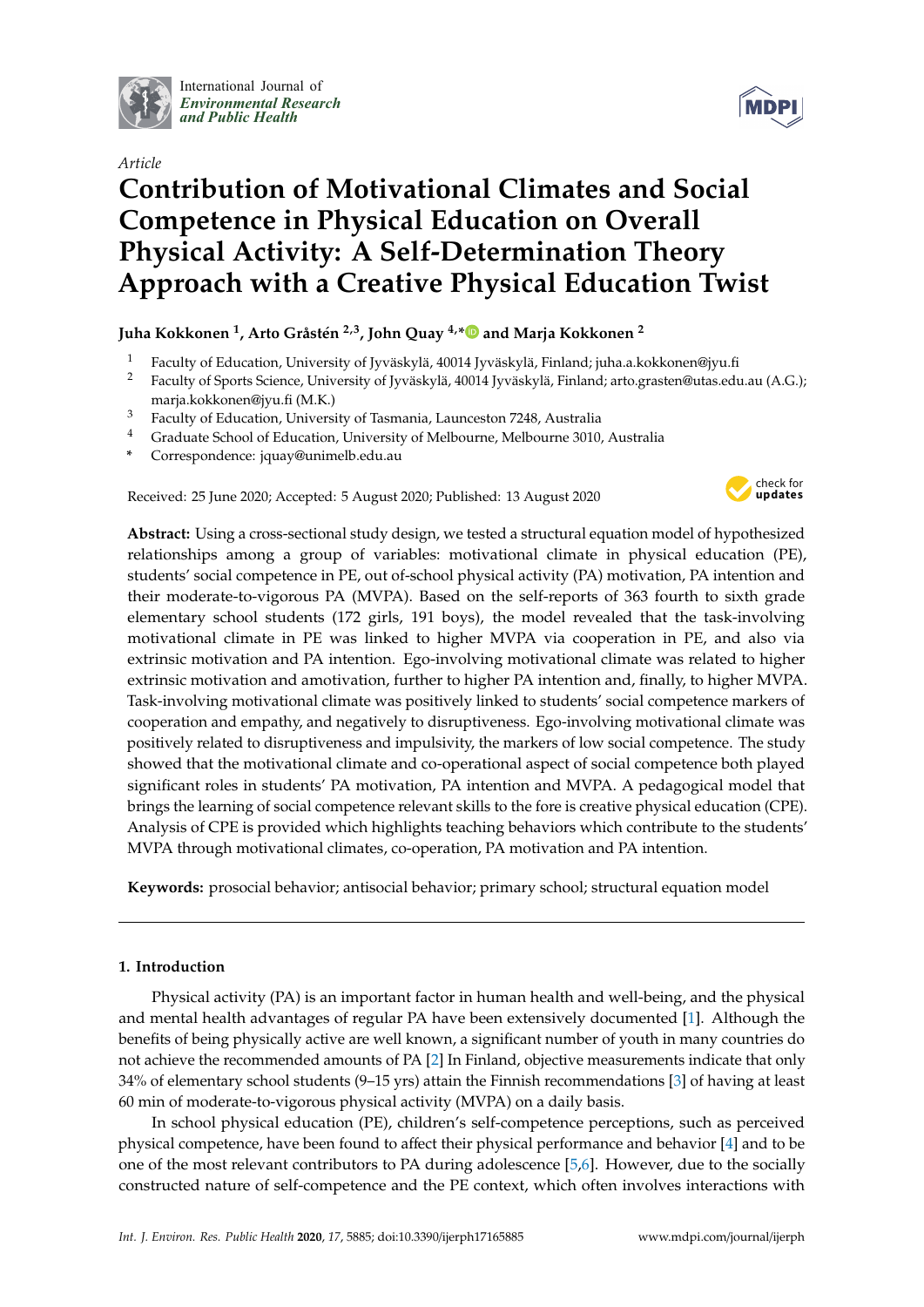peers, it is vital to understand the social aspect of perceived competence and its role in participants' PA motivation and PA. In addition, a variety of psychosocial outcomes are related to individuals' social competence, such as quality of life [\[7\]](#page-12-6), psychological well-being [\[8](#page-12-7)[,9\]](#page-12-8), loneliness and social anxiety [\[10\]](#page-12-9). Some empirical studies have shown the positive relationship between social competence and sport/PA participation [\[11](#page-12-10)[–15\]](#page-13-0). However, the role of social competence in primary school PE as part of the PA pattern warrants further exploration.

#### *Social Competence and Its Potential Impact on Overall Physical Activity*

Social competence is a comprehensive concept including cognitive, emotional-motivational and behavioral aspects that children need for social adaption [\[16,](#page-13-1)[17\]](#page-13-2). This study recognized the bi-dimensional nature of social competence [\[18\]](#page-13-3) and conceptually positioned children's social competence as consisting of two key aspects relevant to children's social adaptation, namely prosocial behavior and lower levels of antisocial behavior [\[10,](#page-12-9)[19,](#page-13-4)[20\]](#page-13-5). Prosocial behavior refers to voluntary, socially positive behaviors benefitting others and positive peer interaction, such as comforting, helping and cooperation [\[21\]](#page-13-6). The other dimension of social competence is the absence of antisocial behaviors that are typically socially maladaptive and undesirable, such as impulsive and disruptive behavior [\[8\]](#page-12-7). In this article, we understand, like many other researchers [\[4\]](#page-12-3) that socially competent children should exhibit cooperation and empathy and inhibit antisocial behaviors. For others, however, only prosocial behavior can be seen, indicating social competence [\[7\]](#page-12-6) that actually falls under the umbrella concept of social functioning, together with distinct but negatively interrelated antisocial behavior [\[22\]](#page-13-7).

In order to verify social aspects of motivation and its effects on behavior, Stump et al. [\[17\]](#page-13-2) recommend using a bottom-up approach in terms of self-determination theory (SDT). SDT is a meta-theory involving several sub-theories which assume that human behavior consists of interaction between an individual's environment, satisfaction of his/her needs and the level of motivational regulation [\[23\]](#page-13-8). It specifies three major kinds of motivational regulation on a continuum—intrinsic, extrinsic and amotivation—which vary according to the levels of self-determination, offering a continuum between more self-determined forms of motivation and more controlling forms of motivation.

The highest level of self-determination on this continuum is intrinsic motivation (enactment of an activity for its own sake, because the activity is enjoyable and interesting) [\[24\]](#page-13-9). At the other end of the continuum is amotivation (a lack of motivation or intention to participate) offering the lowest level of self-determination. Between these two on the continuum are four extrinsic forms of motivation, each having an instrumental effect on activity. Integrated regulation (assimilating the regulation of exercise into personal goals) and identified regulation (the outcomes of the behavior are highly valued) are both considered autonomous forms of extrinsic motivation. Introjected regulation (avoiding internal pressures or feelings of guilt) and external regulation (the activity is done because of external factors, such as rewards, constraints or fear of punishment) formulate controlling forms of extrinsic motivation. Evidence from motivation regulation studies on children and adolescents has typically revealed that autonomous motivation is positively associated with leisure-time PA [\[25,](#page-13-10)[26\]](#page-13-11), whereas controlled forms of motivation will undermine these outcomes. As an exception, Jaakkola, Washington, and Ylipiipari [\[27\]](#page-13-12) found also a positive path from extrinsic motivation to self-reported PA of high-school students.

According to Vallerand [\[28\]](#page-13-13), the possible positive effects of contextual factors on autonomous motivation are achieved through the satisfaction of psychological needs. The more positively contextual factors contribute to the satisfaction of the three innate needs—need for competence (need to achieve desired outcomes and to feel effective in one's efforts), need for autonomy (need to self-organize one's behavior and to achieve concordance between the activity and one's integrated sense of self) and need for relatedness (need to feel connected to and accepted by significant others)—the more that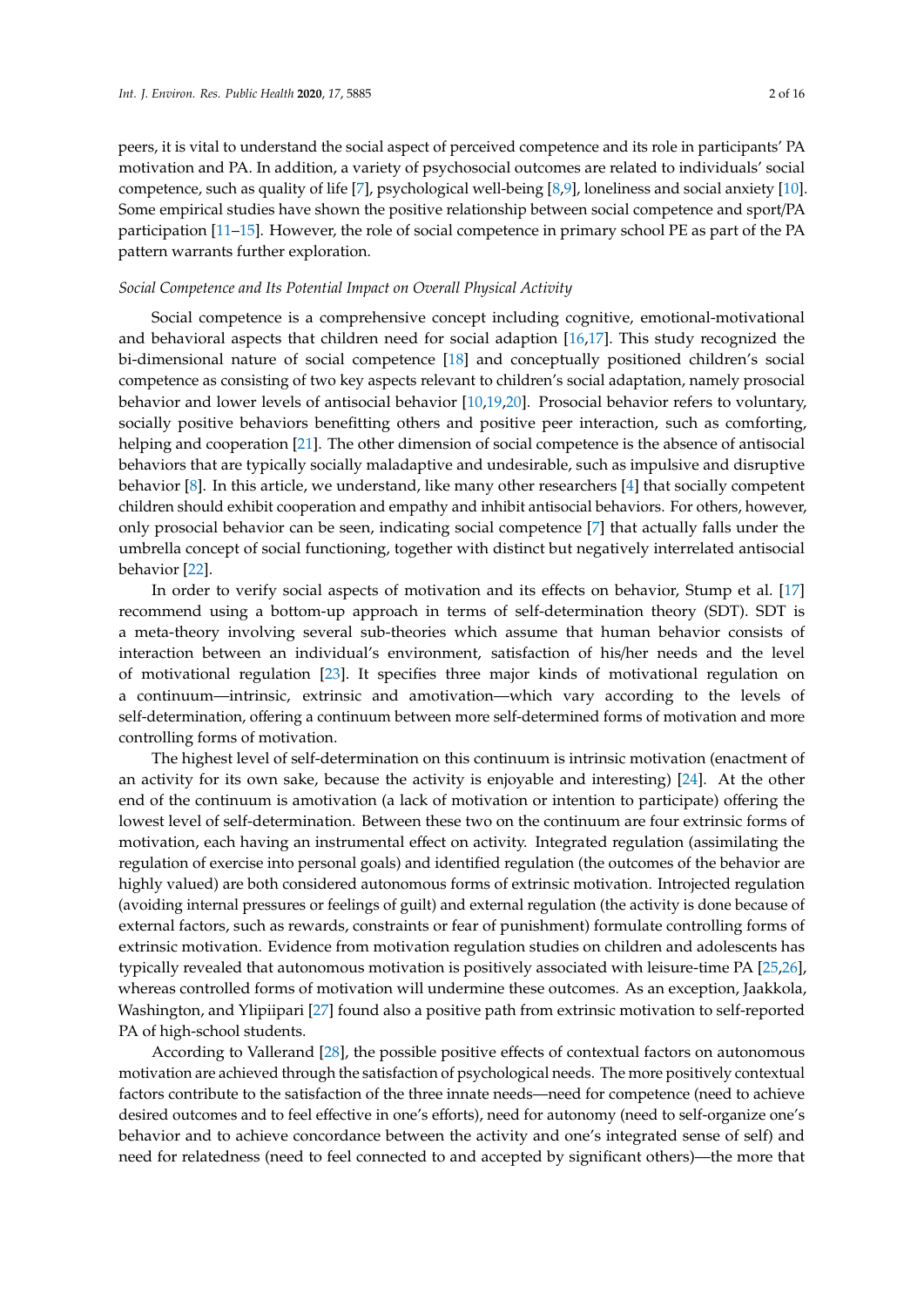autonomous types of behavior are likely to occur, which in turn, may result in positive psychosocial functioning [\[24\]](#page-13-9).

In SDT-based studies, it is unclear which of the three psychological needs (competence, autonomy, relatedness) contributes the most to PA motivation [\[29\]](#page-13-14). In some SDT-based studies, social competence has been a focus, but in these studies it has been conceptualized as a social-contextual factor using only one facet (cooperation) of social competence [\[30](#page-13-15)[,31\]](#page-13-16). Junttila et al. [\[27\]](#page-13-12) highlighted social competence's contributory role as it is readily identifiable and can be influenced by other social agents in social contexts, while Stump et al. [\[17\]](#page-13-2) suggested that socially competent individuals could satisfy all three psychological needs within the context of social interaction.

In this study, the satisfaction of the innate psychological need for competence, normally conceptualized in SDT as physical competence, was approached instead using a conceptualization of social competence. This is a novel way of approaching the need for competence in PE, although PE has been seen as significant in the acquisition of values and competences relevant to students' personal and socio-emotional development [\[32\]](#page-13-17). Other researchers have explored social competence in areas associated with PA: Lemonia et al. [\[33\]](#page-13-18) found social skills (quick temperedness, disruptiveness, cooperating skills and empathy) to contribute to the prediction of perceived quality of life for recreational dancers and trainees; Gråsten et al. [\[12\]](#page-12-11) found an individual level association between social competence and moderate to vigorous PA; Su et al. [\[9\]](#page-12-8) indicated that the relationship between physical exercise and children's general well-being was partially mediated by social competence; however, none employed an SDT perspective in their studies.

In addition, while the hypothesized association between innate needs, motivational regulations and PA intention have been verified theoretically via empirical studies involving secondary school PE students [\[24,](#page-13-9)[34,](#page-13-19)[35\]](#page-13-20) or PA [\[36\]](#page-14-0), far less is known about these relations in elementary school children [\[37,](#page-14-1)[38\]](#page-14-2).

Conceptualization of contextual factors in this study was realized via both task-involving and ego-involving motivational climates [\[39\]](#page-14-3), which represent individuals' perceptions of the stress afforded by social agents (such as teachers) on developing or demonstrating competence. Task-involving motivational climate represents hard work, co-operation, personal development and effort, whereas ego-involving motivational climate represents competition, comparisons with others, success based on ability and reward/punishment for success and failure [\[39,](#page-14-3)[40\]](#page-14-4).

Students' perceptions of a task-involving motivational climate during PE have been found to be positively connected to psychological needs of competence, relatedness and autonomy [\[40\]](#page-14-4), and to enhance self-determined motivation in PE [\[41\]](#page-14-5). The findings associated with an ego-involving motivational supportive climate have been shown to be linked with lower relatedness and self-determined motivation, and with higher amotivation [\[42,](#page-14-6)[43\]](#page-14-7). Jaakkola et al. [\[27\]](#page-13-12) indicated the positive path from the task-involving motivational climate via perceived competence and intrinsic motivation to high-school students' self-reported PA but they also found that there is not always a positive link between ego-involving motivational climates and reduced self-reported PA.

The most proximal contributor of PA in this study is PA intention, which is considered a summary motivation to accomplishing a behavior [\[44\]](#page-14-8). In SDT-based PE studies, students' autonomous motivation has been positively associated with intention of future PA participation [\[34,](#page-13-19)[45\]](#page-14-9) however due to mixed findings in the case of introjected regulation and amotivation, further research is needed [\[46\]](#page-14-10). Based on empirical findings [\[47](#page-14-11)[,48\]](#page-14-12), there is a significant positive link between intentions and future behavioral engagements, such as in PA. McEachan, Conner, Taylor and Lawton [\[49\]](#page-14-13) approximated that intentions explain 33% of variability in PA behavior.

This study leans on the cross-contextual postulation that students' perceptions of their psychological environment (i.e., motivational climate in PE) will contribute to their adoption of moderate to vigorous PA (MVPA) [\[42\]](#page-14-6) via their social competence and PA motivation. As a consequence, we drew on self-determination theory [\[24\]](#page-13-9) together with Vallerand's [\[28\]](#page-13-13) comprehensive model of motivation to investigate the relationship between student's perceived motivational climates in PE,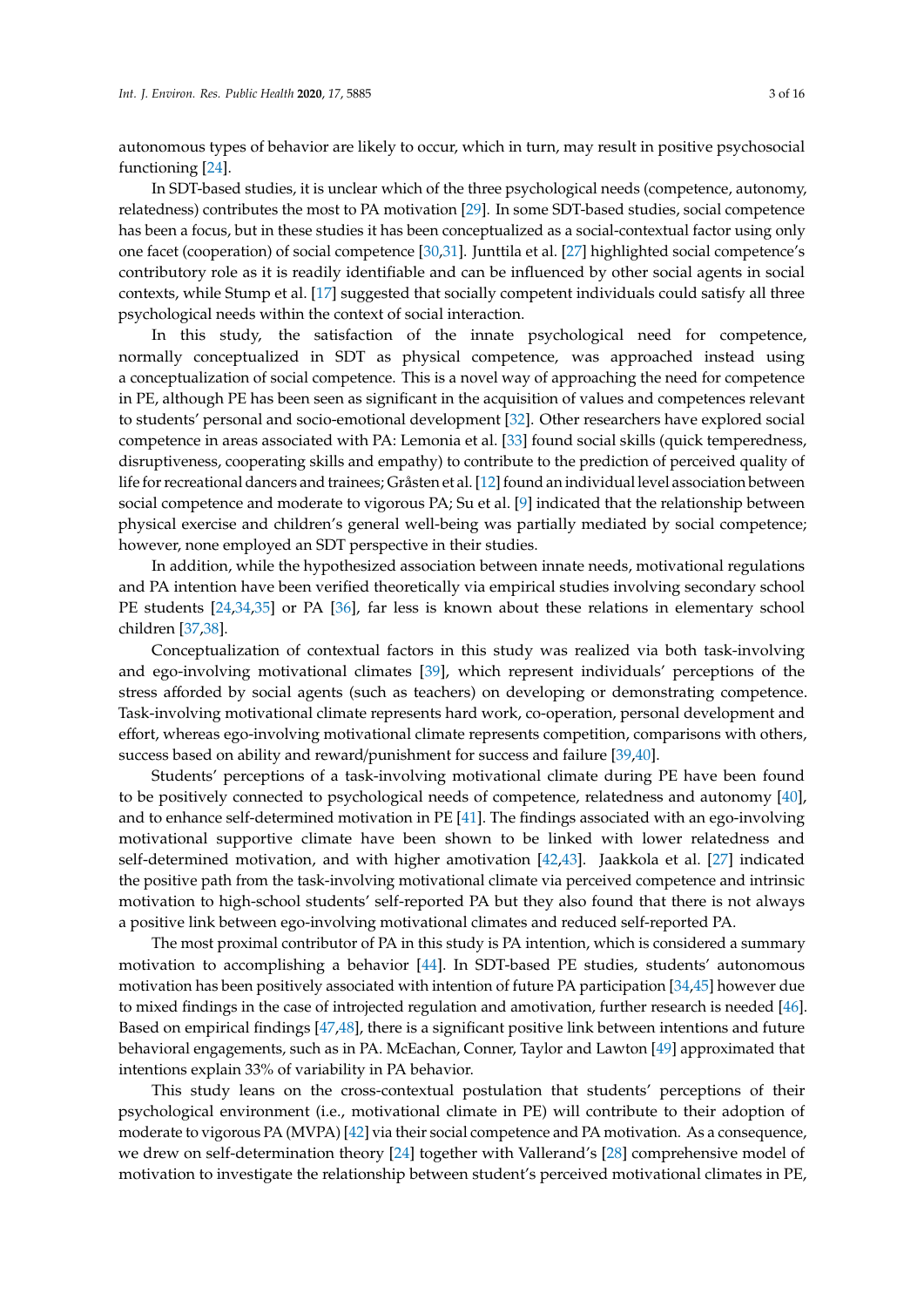social competence in PE, out-of-school PA motivation, overall PA intention and their MVPA. Based on the aforementioned theoretical justifications, we hypothesized that social competence will explain the interconnection between contextual factors (i.e., motivational climate), PA motivation, PA intention and MVPA.

#### **2. Materials and Methods**

Participants were 363 (172 girls, 191 boys) elementary school children, aged between 10 and 12 years ( $M = 11.20 \pm 0.78$  years), and recruited from two public schools located in the same city in central Finland. In 2011, after receiving approval from local education authorities, all fourth- to sixth-grade children (*N* = 382) in these schools, representing a total of 5% of elementary school children in the region, were invited to participate via direct contact with the school principals. Participation was voluntary for these students, who returned signed written assents with guardian consents. No extra credit or any other benefits were rewarded for participation and withdrawal from the study was possible at any time without consequence.

Within two weeks, students in one of the schools completed electronic questionnaires via the  $SPSS^{\circledR}$  MrInterview<sup>TM</sup> software (IBM, Armonk, New York, NY, USA) in their computer class under the supervision of their PE teacher who had no access to the responses. Due to challenges accessing computer class facilities for implementing measurements across the requisite two-week period, data collection in the other school was conducted using paper-and-pencil questionnaires under the supervision of the primary investigator (PI; first author). Teachers implementing the computer-based data collection were collectively instructed by the PI so that timing and other practices related to the administration of the questionnaires were equivalent for participants. As in the other school, any misunderstandings related to completing the questionnaires were not reported by teachers. Thus, despite the slight difference in data collection protocols, in both schools, students' information was collected through a similar process based on the same instructions and ethical principles, guaranteeing anonymity and confidentiality.

#### *2.1. Measures*

#### 2.1.1. Motivational Climate

Perception of motivational climate in PE was measured using the Motivational Climate in PE Scale (MCPES) [\[22\]](#page-13-7), which consists of two subscales representing task- and ego-involving motivational climates. The individual item stem used in the measure was "In my PE class ...". Both task-supportive (e.g., "It is important for students to try their best in PE lessons") and ego-supportive (e.g., "It is important for students to succeed above others in PE lessons") motivational climate dimensions consisted of four items with acceptable internal consistency, measured using Cronbach alphas (Table [1\)](#page-4-0). Responses were indicated on a five-point Likert-scale ranging from strongly disagree (1) to strongly agree (5). Soini et al. [\[22\]](#page-13-7) have demonstrated acceptable construct validity and internal consistency of the MCPES sub-scales among Finnish students.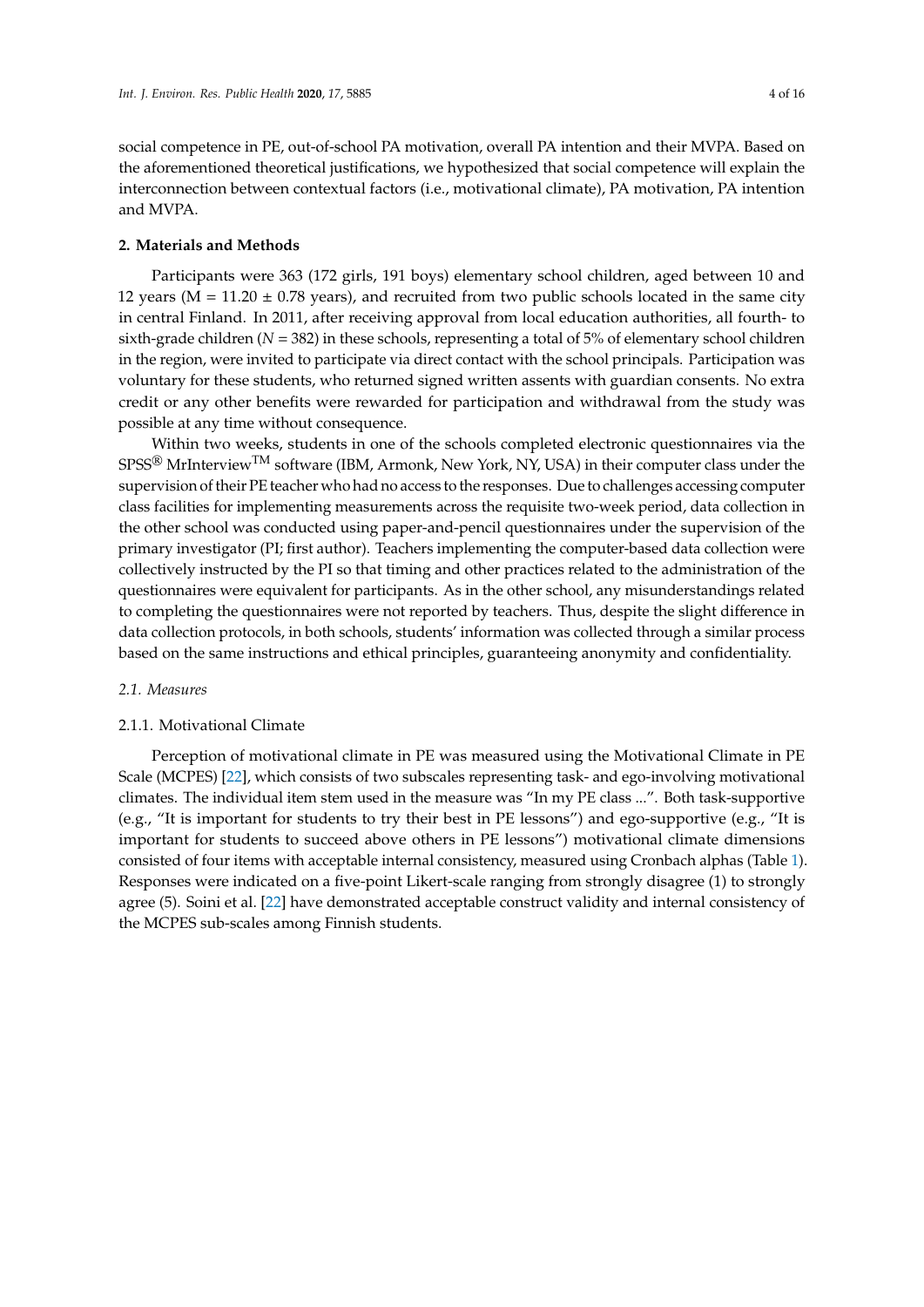|                                             | 1         | $\overline{2}$ | 3           | 4           | 5         | 6        | 7           | 8         | 9               | 10        | $\alpha$ | M    | SD   |
|---------------------------------------------|-----------|----------------|-------------|-------------|-----------|----------|-------------|-----------|-----------------|-----------|----------|------|------|
| 1 Task-involving<br>motivational<br>climate |           |                |             |             |           |          |             |           |                 |           | 0.77     | 4.29 | 0.64 |
| 2 Ego-involving<br>motivational<br>climate  | $-0.02$   | -              |             |             |           |          |             |           |                 |           | 0.82     | 2.76 | 0.98 |
| 3 Cooperation                               | $0.40*$   | $-0.10$        |             |             |           |          |             |           |                 |           | 0.74     | 3.18 | 0.45 |
| 4 Empathy                                   | 0.34      | $-0.14$        | $0.66***$   |             |           |          |             |           |                 |           | 0.65     | 3.32 | 0.48 |
| 5 Disruptiveness                            | $-0.19*$  | $0.33***$      | $-0.19$     | $-0.32$ *** | -         |          |             |           |                 |           | 0.79     | 1.44 | 0.50 |
| 6 Impulsivity                               | $-0.10$   | $0.29**$       | $-0.21$     | $-0.25$     | $0.54***$ | $\equiv$ |             |           |                 |           | 0.74     | 1.78 | 0.55 |
| 7 Intrinsic<br>motivation                   | $0.50***$ | 0.07           | $0.52*$     | $0.42***$   | $-0.12$   | $-0.12$  |             |           |                 |           | 0.92     | 3.80 | 0.74 |
| 8 Extrinsic<br>motivation                   | 0.36      | $0.19**$       | $0.44*$     | 0.32        | $-0.01$   | $-0.05$  | $0.77***$   | $\equiv$  |                 |           | 0.89     | 3.55 | 0.72 |
| 9 Amotivation                               | $-0.08*$  | $0.24*$        | $-0.21$ *** | $-0.13$     | $0.23*$   | $-19*$   | $-0.14$ *** | $0.07***$ | $\qquad \qquad$ |           | 0.69     | 2.29 | 0.90 |
| 10 PA intention                             | $0.36***$ | 0.01           | 0.27        | 0.15        | $-0.05$   | $-0.07$  | 0.36        | $0.35***$ | $-0.20**$       | -         | 0.77     | 4.74 | 0.59 |
| 11 MVPA                                     | 0.21      | 0.03           | $0.29**$    | 0.14        | $-0.07$   | $-0.13$  | $0.30*$     | $0.26***$ | $-0.17*$        | $0.30***$ | 0.83     | 5.53 | 1.50 |

<span id="page-4-0"></span>**Table 1.** Correlations, Cronbach alphas  $(\alpha)$ , means  $(M)$  and standard deviations (SD) of the study variables.

Note \*\*\* *p* < 0.001, \*\* *p* < 0.01, \* *p* < 0.05.

#### 2.1.2. Social Competence

Perceptions of social competence were measured using the Multisource Assessment of Children's Social Competence Scale (MASCS) that has been designed to fit the Finnish elementary school context, and validated [\[10\]](#page-12-9), and consequently widely used [\[8](#page-12-7)[,50](#page-14-14)[,51\]](#page-14-15) in Finland. The questionnaire administered in this study had a common stem for each item: "Using the scale below, circle the number that best describes you in PE classes." The scale consisted of 15 items measuring four dimensions of social competence. The dimensions were cooperation (e.g., "I participate effectively in group activities") and empathy (e.g.,"I am sensitive to the feelings of others") for prosocial behavior, whereas impulsivity (e.g., "I have a short fuse") and disruptiveness (e.g., "I argue and quarrel with peers") were for antisocial behavior. Items were rated on a 4-point scale ranging from never (1) to very frequently (4). Impulsivity and disruptiveness scores were reversed. Mean scores of cooperation, empathy, impulsivity and disruptiveness were calculated and used as social competence scores for each student. Internal consistency of the social competence scale was acceptable based on Cronbach's alphas (Table [1\)](#page-4-0).

#### 2.1.3. PA Motivation

Students' self-determined PA motivation during leisure-time was assessed with the Finnish version of the Sport Motivation Scale (SMS) [\[52\]](#page-14-16), which was modified for the leisure PA context. The instrument has 7 subscales, comprising three types of intrinsic motivation (IM to accomplish things, IM to know and IM to experience stimulation), three forms of extrinsic motivation (identified, introjected and external regulation) and amotivation. Each dimension consists of four items. The scale had the individual item stem "I'm currently participating in leisure PA, because . . . ?". The students rated the reasons for their current participation in PA activities outside the school context on a 5-point Likert scale ranging from (1) describes me very poorly, to (5) describes me very well. Subscale scores were calculated for each subscale by summing a total of 12 items for intrinsic motivation and 12 for external regulation, and four for amotivation. Internal consistency of the self-determination scale was acceptable with appropriate Cronbach's alphas (Table [1\)](#page-4-0). Further, Jaakkola, Liukkonen, Ommundsen and Laakso [\[53\]](#page-14-17) reported adequate psychometric properties for the Finnish version of the SMS.

#### 2.1.4. PA Intention

Student intention related to their future engagement in sport was quantified using the three items: "I will try to play sports during the school year"; "I plan on playing sports this school year"; and "I intend to play sports this school year" [\[45\]](#page-14-9). The students rated these items on a 5-point Likert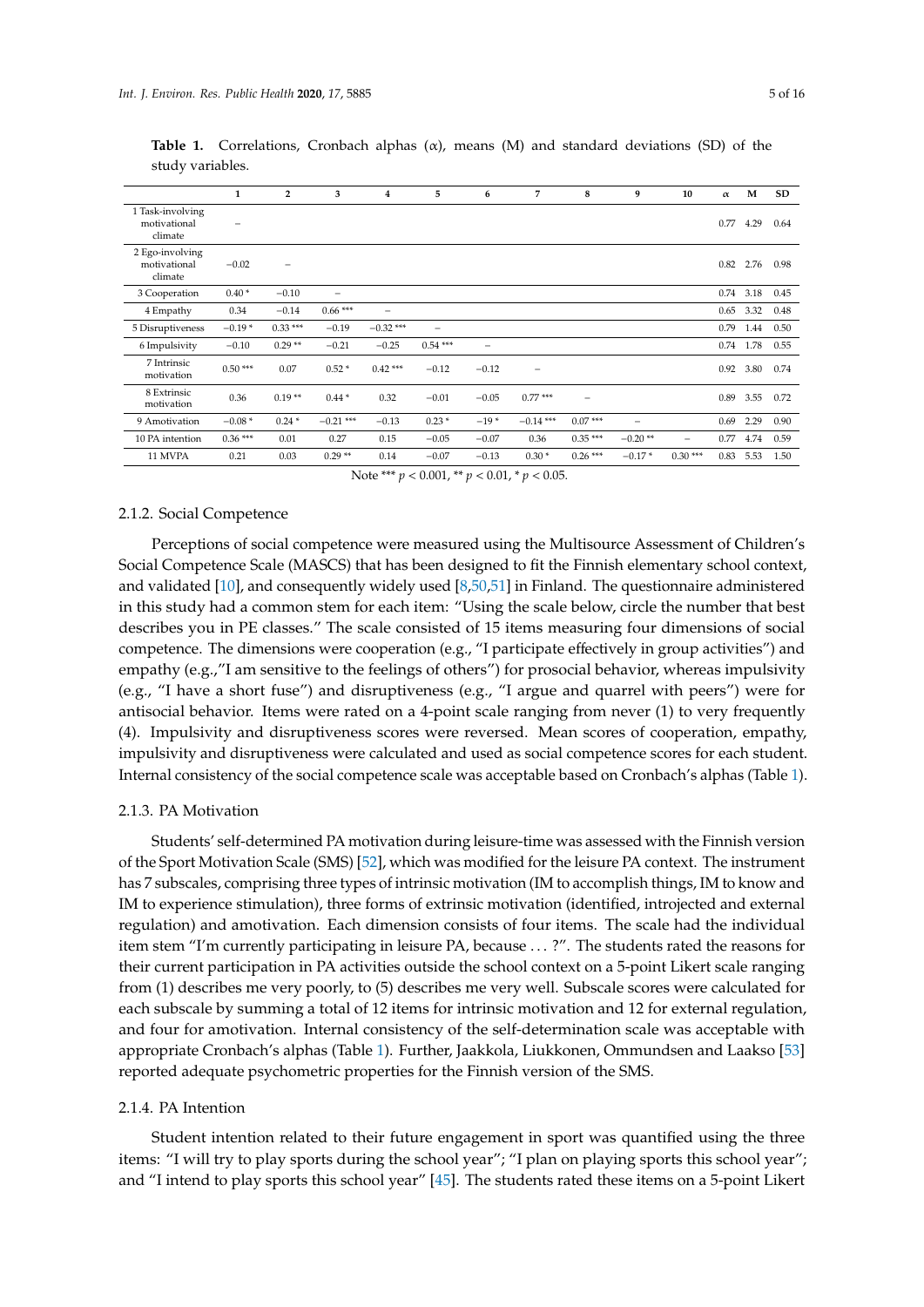scale ranging from (1) fully disagree, to (5) fully agree. The mean score of three items represented students' PA intention and demonstrated acceptable internal consistency (Table [1\)](#page-4-0).

#### 2.1.5. MVPA

The Health Behavior in School-aged Children Research Protocol was used to assess elementary school students' overall MVPA [\[54\]](#page-14-18). The stem was: "In the next two questions physical activity means all activities which raise your heart rate or momentarily get you out of breath, for example, doing exercise, playing with your friends, going to school, or in school PE. Sport also includes, for example, jogging, intensive walking, roller skating, cycling, dancing, skating, skiing, soccer, basketball, and Finnish baseball." The scale consisted of two items: "Think about a typical week for you. On how many days did you exercise for at least 60 min during which you got out of breath?" and "Think about the last 7 days. On how many days did you exercise for at least 60 min during which you got out of breath?", that students rated using an 8-point response scale (0–7 days of the week). The mean score of the two items represented children's total MVPA scores indicating acceptable internal consistency (Table [1\)](#page-4-0).

#### *2.2. Statistical Analyses*

First to be examined were normal distribution, outliers and missing values of the data. Modifications due to normality or outliers were not required [\[55\]](#page-14-19). In total, 3.3% of values for individual items were found missing. A few missing values occurred because some children did not provide fully completed questionnaires. Little's MCAR test ( $\chi^2$  = 4100.326, df = 4203,  $p$  = 0.869) indicated that the missing values were completely random (MCAR) [\[33\]](#page-13-18).

Next to be determined were correlation coefficients, Cronbach alphas, means and standard deviations for each variable. In order to test the factor structures of the scales, confirmatory factor analyses were conducted. A path model was implemented to test the associations between task- and ego-involving motivational climates, cooperation, empathy, disruptiveness, impulsivity, intrinsic motivation, extrinsic motivation, amotivation, PA intention and MVPA. The covariance effects of gender, school, grade, class and teacher were also analyzed.

The chi-square test  $(x^2)$  was applied as a test of the model's overall goodness-of-fit. A non-significant difference between observed frequency distribution and theoretical distribution demonstrates an acceptable fit to the data. To determine the suitability of the model, the standardized root mean square residual (SRMR), the root mean square error of approximation (RMSEA), the comparative fit index (CFI) and the Tucker–Lewis index (TLI) were also examined [\[56\]](#page-14-20). A value less than 0.06 for SRMR is generally considered as a good model fit and a value of 0.08 or less for the RMSEA indicates a reasonable error of approximate fit [\[57\]](#page-14-21). For the CFI and TLI indices, values greater than 0.95 are indicative of an excellent model fit [\[57\]](#page-14-21). The proportions of variance were examined using squared multiple correlations ( $\mathbb{R}^2$ ). The missing value analysis was analyzed using SPSS Version 22.0 (IBM, Armonk, NY, USA) and the path model was conducted using Mplus Version 7.11 (Statmodel, Los Angeles, CA, USA) [\[58\]](#page-14-22).

#### **3. Results**

As shown in Table [1,](#page-4-0) the mean scores indicated that children's perceptions of the task-involving motivational climate, PA intention and MVPA scored relatively highly. In turn, the perceptions of the ego-involving motivational climate, cooperation, empathy, intrinsic motivation and extrinsic motivation were moderate. In addition, the perceptions of disruptiveness, impulsivity and amotivation could be considered as low. The correlations showed that the associations between variables ranged from low negative to strong positive (−32 to 0.77). The strongest positive correlations were found between intrinsic motivation/extrinsic motivation and prosocial behavior variables. The strongest negative association was detected between empathy and disruptiveness.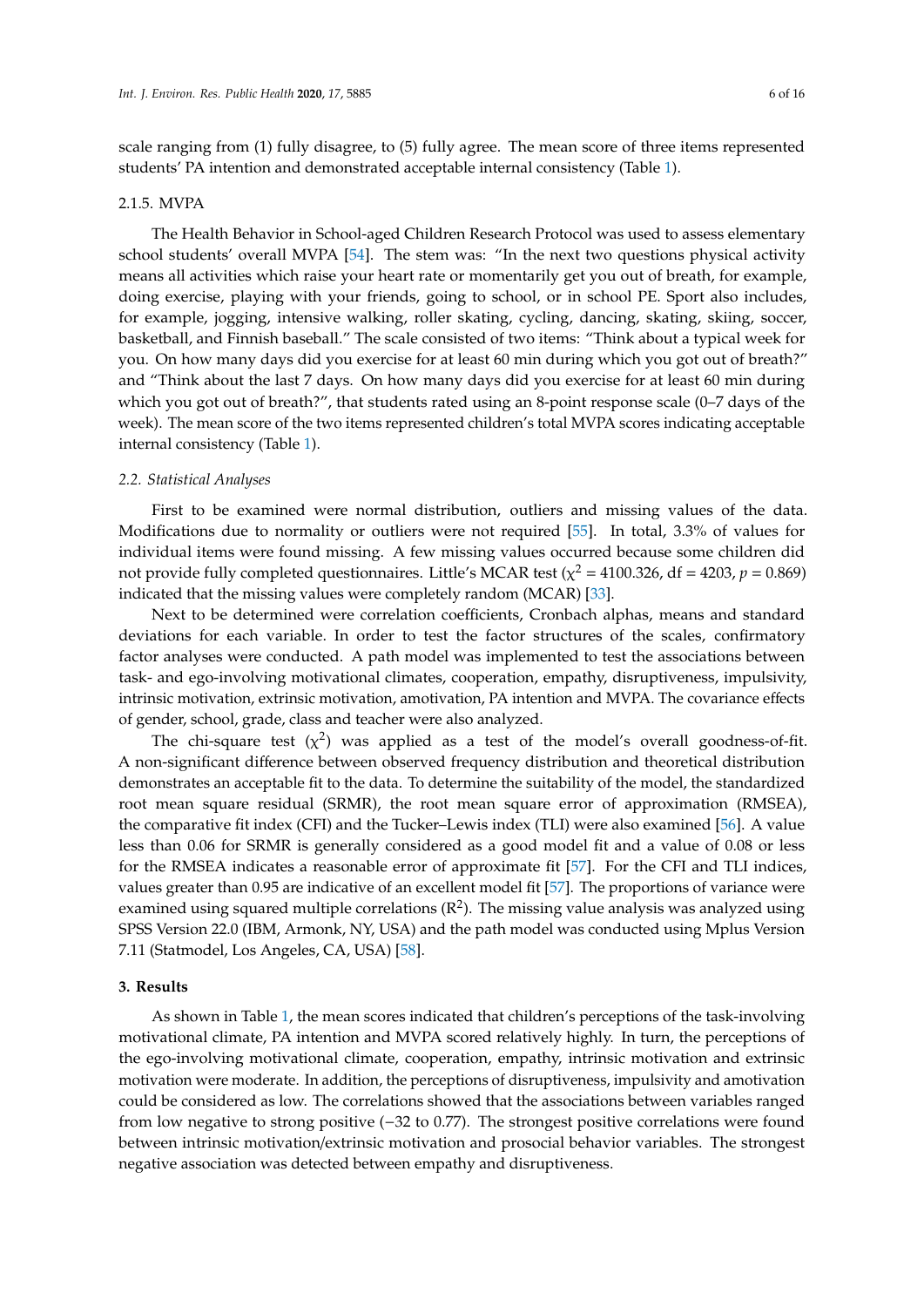Confirmatory factors analyses were implemented to test factor structures of the scales. All scales were found to have satisfactory fit indices: Motivational Climate in PE Scale (MCPES) ( $\chi^2$  (26) = 51.53, *p* = 0.002, CFI = 0.96, TLI = 0.95, RMSEA = 0.051, CI 90% (0.03, 0.07), SRMR = 0.042), Social Competence Scale (MASCS) ( $\chi^2$  (84) = 168.78, *p* < 0.001, CFI = 0.94, TLI = 0.92, RMSEA = 0.052, CI 90% (0.04, 0.06), SRMR = 0.053), Sport Motivation Scale (SMS) ( $\chi^2$  (203) = 413.80,  $p < 0.001$ , CFI = 0.91, TLI = 0.90, RMSEA =  $0.057$ , CI 90% (0.5, 0.07), SRMR = 0.067), and PA intention and MVPA scale ( $\chi^2$  (4) = 4.30, *p* = 0.367, CFI = 1.00, TLI = 0.99, RMSEA = 0.014, CI 90% (0.00, 0.08), SRMR = 0.025). Based on this, the subscales provided reliable results for the path model development.

In order to test the associations between task- and ego-involving motivational climates, cooperation, empathy, disruptiveness, impulsivity, intrinsic motivation, extrinsic motivation, amotivation, PA intention and MVPA, a path model was constructed. This theorized model had all possible paths specified. The first step was to run the theorized model for the purpose of seeing which paths were not significant. Second, this model was configured by removing the non-significant paths. The model revealed an excellent model fit for the data ( $\chi^2$  (1) = 1.171, *p* = 0.279, CFI = 1.00, TLI = 0.98, RMSEA = 0.023, CI 90% (0.00, 0.15), SRMR = 0.006).

The final model showed positive direct paths from the task-involving motivational climate to cooperation, empathy, intrinsic motivation, extrinsic motivation and PA intention, in addition to a negative direct path to disruptiveness (Figure [1\)](#page-6-0). Ego-involving motivational climate was in *Internal distribution* and *Internal and Theory Computer Ligate 1).* Ego inversing measurement emants was in and amotivation. In the next column, cooperation was positively related to intrinsic motivation, extrinsic motivation and MVPA, whereas the relationship with amotivation was negative. Additionally, motivation and MVPA, whereas the relationship with amotivation was negative. Additionally, positive associations between the prosocial behaviors of cooperation and empathy and the antisocial positive associations between the prosocial behaviors of cooperation and empathy and the antisocial behaviors of disruptiveness and impulsivity, as well as a negative relation between empathy and behaviors of disruptiveness and impulsivity, as well as a negative relation between empathy and disruptiveness, were detected. Next, intrinsic motivation had a significant link with extrinsic motivation, disruptiveness, were detected. Next, intrinsic motivation had a significant link with extrinsic and extrinsic motivation with amotivation. Amotivation was negatively related to PA intention that was further positively linked with MVPA. The model explained 18 to 41% of variance of the study variables, with the highest squared multiple correlation  $(R^2)$  found in the intrinsic motivation variable and the lowest in impulsivity.

<span id="page-6-0"></span>

**Figure 1.** Standardized parameter estimates for hypothesized model. All paths are significant at 0.05 level. *p* < 0.05 level.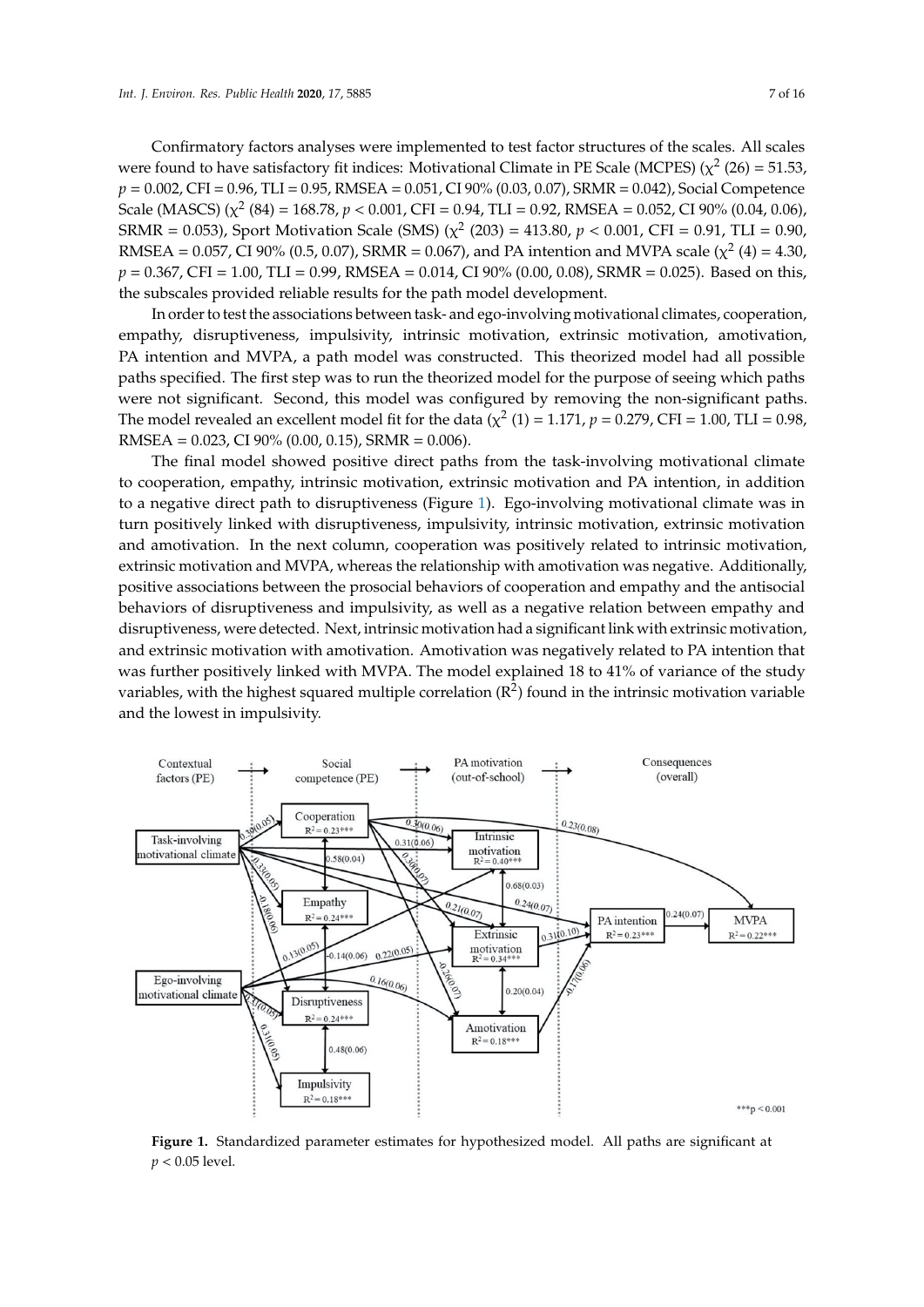Six indirect paths were found. These particular paths were from the task-involving motivational climate through cooperation, extrinsic motivation and PA intention to MVPA (standardized estimate  $= 0.01$ ,  $p < 0.05$ ); task-involving motivational climate through cooperation and extrinsic motivation to PA intention (standardized estimate = 0.04, *p* < 0.01); task-involving motivational climate via cooperation and amotivation to PA intention (standardized estimate  $= 0.02$ ,  $p < 0.05$ ); task-involving motivational climate to PA intention via cooperation (standardized estimate = 0.12, *p* < 0.001); task-involving motivational climate to extrinsic motivation via cooperation (standardized estimate =  $0.12$ ,  $p < 0.001$ ); and task-involving motivational climate to amotivation via cooperation (standardized estimate = −0.10, *p* < 0.001).

The covariance effects of gender, school, grade, class and teacher were also analyzed. A significant covariance effect of gender on MVPA (standardized estimate =  $0.16$ ,  $p < 0.01$ ), amotivation (standardized estimate = −0.14, *p* < 0.05) and empathy (standardized estimate = −0.22, *p* < 0.001) was noticed. In other words, boys were more physically active than girls, but had lower scores in empathy and amotivation than girls. Additionally, school had an effect on amotivation (standardized estimate = −0.71, *p* < 0.01), disruptiveness (standardized estimate = −0.89,  $p \le 0.01$ ) and impulsivity (standardized estimate =  $-0.59$ ,  $p \le 0.01$ ), indicating differences between schools. Grade was related with amotivation (standardized estimate = −0.37, *p* < 0.05) and cooperation (standardized estimate  $= -0.37$ ,  $p < 0.05$ ), i.e., the higher grade, the lower amotivation and cooperation scores. The covariance effect of class was significant for intrinsic motivation (standardized estimate =  $0.84$ ,  $p < 0.01$ ), extrinsic motivation (standardized estimate =  $0.88$ ,  $p < 0.05$ ), amotivation (standardized estimate =  $0.69$ ,  $p < 0.05$ ) and disruptiveness (standardized estimate =  $0.90$ , *p* < 0.05), showing significant differences between classes. The covariance of teacher had a significant effect on intrinsic motivation (standardized estimate =  $-0.43$ ,  $p < 0.01$ ), extrinsic motivation (standardized estimate = −0.58, *p* < 0.001) and empathy (standardized estimate = −0.36, *p* < 0.05), showing that the teacher, along with their personality and teaching strategies, is connected to children's PA motivation and empathy levels.

#### **4. Discussion**

The relationship among perceptions of motivational climates, prosocial and antisocial aspects of social competence, PA motivation, PA intention and MVPA were explored in elementary school children aged between 10 and 12 years. This study extends previous research by using an SDT approach [\[59\]](#page-15-0) directed by social competence in PE, which may promote transference of PA behavior to contexts outside of school. Primarily, our results demonstrate that, in addition to the motivational climates in school PE, the perceived social competence in school PE, particularly the aspect of cooperation, might be a significant source of children's self-determined PA motivation, PA intention and MVPA.

The hypothesized sequence of relationships [\[24](#page-13-9)[,28\]](#page-13-13) were generally supported, and as contextual factors, psychological need (social competence), PA motivation and PA intention positively contributed to students' MVPA, explaining 22% of its variance. Partly supporting previous positive findings of association between autonomous motivation and PA [\[25](#page-13-10)[,26\]](#page-13-11), we found that extrinsic motivation contributed to associations between social competence, PA intention and MVPA. The explanation for this finding may lie in the fact that our extrinsic motivation subscale included both autonomous (identified regulation) and controlling forms of motivation (introjected and external regulation), supporting the findings of Jaakkola et al. [\[27\]](#page-13-12). Surprisingly, there was no direct link between intrinsic motivation and PA outcomes.

There are several possible explanations for these findings. Despite the focal role of intrinsic motivation on MVPA in sport, not all the exercise activities are always intrinsically interesting. Instead of intrinsic motivation, identified regulation is identified as the main positive predictor of PA intentions in exercise activities, which may be linked to the nature of the activity [\[31\]](#page-13-16). Owen, Astell-Burt and Lonsdale [\[60\]](#page-15-1) found a positive relationship between identified regulation and objectively measured PA during PE. As in our study, MVPA and out-of-school PA motivation measurements covered various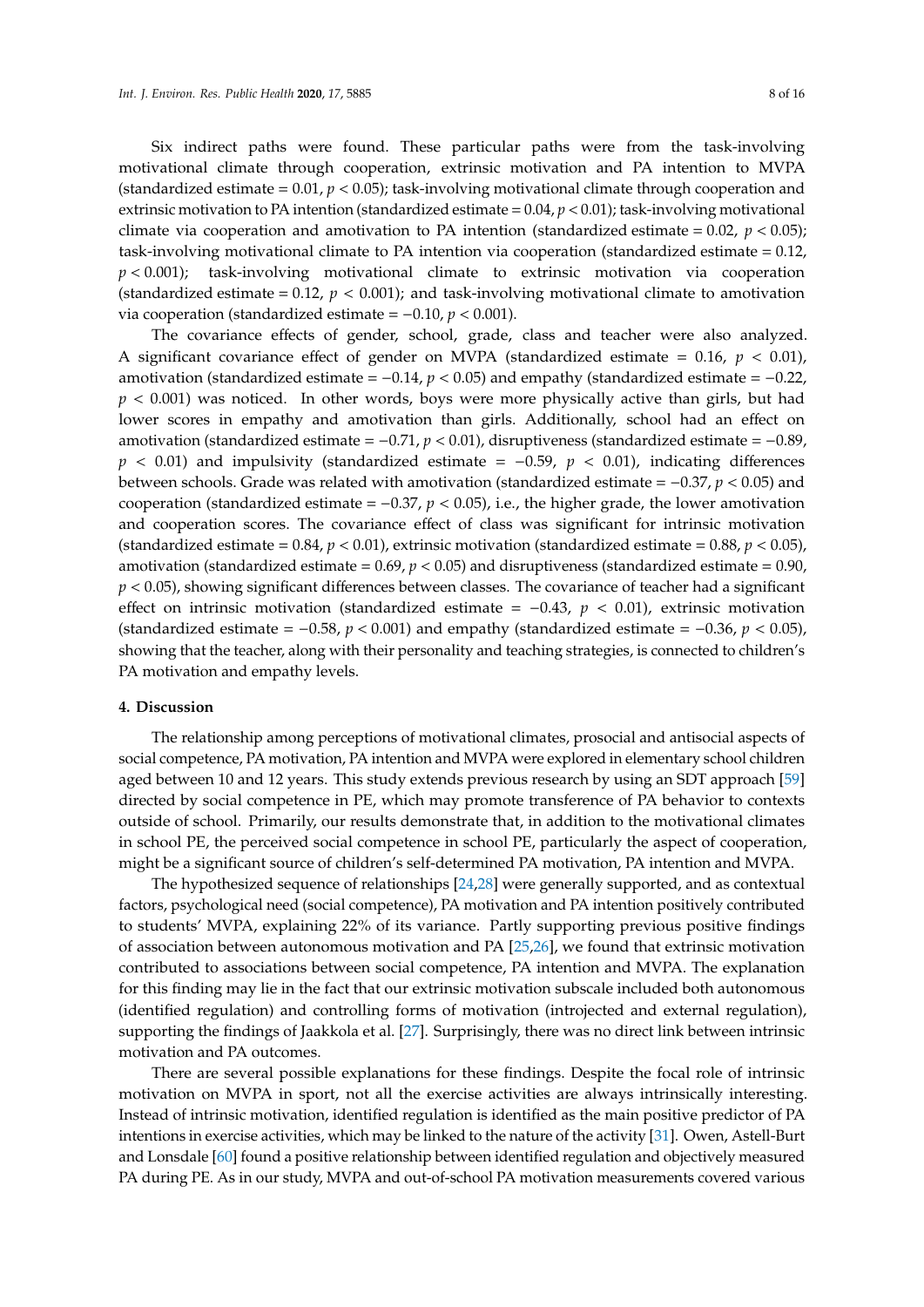PA contexts such as competitive sport, hobbies and/or free play. Hence, it is possible that identified regulation motivation overrode intrinsic motivation.

It has also been reasoned that intrinsic and extrinsic motivation might represent more or less independent, orthogonal constructs [\[24](#page-13-9)[,61\]](#page-15-2), meaning that, in our study, only extrinsic motivation was related to MVPA via PA intention. On the other hand, despite the adequate psychometric properties of the Finnish version of the SMS in high-school students [\[53\]](#page-14-17), this scale may not clearly differentiate between intrinsic and extrinsic motivation in primary school students. In addition, the substantial correlation between intrinsic motivation and extrinsic motivation ( $r = 0.77$ ) complicates the indication of the unique effects of these two variables on outcomes, which may partly explain the absence of any direct link between intrinsic motivation and PA outcomes.

One central aim of this study was to explore the role of social competence within an SDT framework. In line with the SDT assumption of the need for competence [\[24\]](#page-13-9), cooperation as an aspect of social competence in PE positively contributed to autonomous forms of PA motivation and negatively to amotivation, explaining (together with motivational climate) high proportions of variance in intrinsic motivation (40%) and extrinsic motivation (34%). In addition, and contradicting earlier findings [\[29,](#page-13-14)[30\]](#page-13-15), a direct link occurred between cooperation in PE and MVPA, implying that, by emphasizing student practice of co-operational skills and their perceptions of their own cooperation in school PE, PA motivation in out-of-school contexts might be promoted, and further, their overall MVPA. In future research, the role of cooperation should be confirmed with detailed longitudinal research designs.

One explanation for why only cooperation (and not the other aspects of social competence) predicted overall MVPA could be the nature of single items in the social competence sub-dimensions. Cooperation included items such as "I participate effectively in group activities," which might be more prone to influence from contextual factors and inclusion of voluntary, out-of-school learning contexts, especially when compared with the items for impulsivity (e.g., "I have a short fuse") and disruptiveness (e.g., "I argue and quarrel with peers"). Secondly, the link between cooperation and MVPA might also have to do with the content of MVPA that the participating students reflected upon. Although we did not collect data on the sport hobbies of the participating students, there is an increasing trend in Finnish 9- to 15-year-olds to do organized sports in sport clubs where team sports, such as football, are the most popular types of sports [\[3\]](#page-12-2). A plausible explanation for the cooperation–MVPA link is that our participants practiced team sports where cooperation between teammates is highly adaptive and necessary. On the other hand, behaviors such as interrupting, arguing and quarreling, and making fun of other students, are typically seen as undesirable negative student behaviors by PE teachers [\[62\]](#page-15-3). Therefore, it seems understandable that impulsivity and disruptiveness, which PE teachers typically try to constrain through disciplinary actions in PE classes, did not predict students' out-of-school PA motivation, PA intention or their overall MVPA.

Cooperation has been shown to have positive effects on the different motivational types [\[30](#page-13-15)[,39](#page-14-3)[,63\]](#page-15-4), although cooperation has been positioned as one of the social factors affecting psychological needs, not as a psychological need in itself, which complicates the comparison of the results. However, clarification is still required to distinguish the three need satisfactions [\[37\]](#page-14-1) and the independent contributions of each individual need to motivation [\[64\]](#page-15-5).

Results concerning the role of a task-involving motivational climate supported previous findings in which the task-involving motivational climate has been found to be positively connected to psychological needs [\[30\]](#page-13-15), and enhance self-determined motivation in PE [\[41\]](#page-14-5), and to be positively correlated with intrinsic motivation and increased MVPA engagement [\[27\]](#page-13-12), whereas results concerned with an ego-involving motivational climate have been less clear. Opposite to typical findings [\[42,](#page-14-6)[43\]](#page-14-7), there was no relationship between the ego-involving motivational climate and psychological needs in terms of co-operation or empathy, and a positive relationship was found between ego-involving motivational climate and intrinsic motivation, and ego-involving motivational climate and MVPA via extrinsic motivation.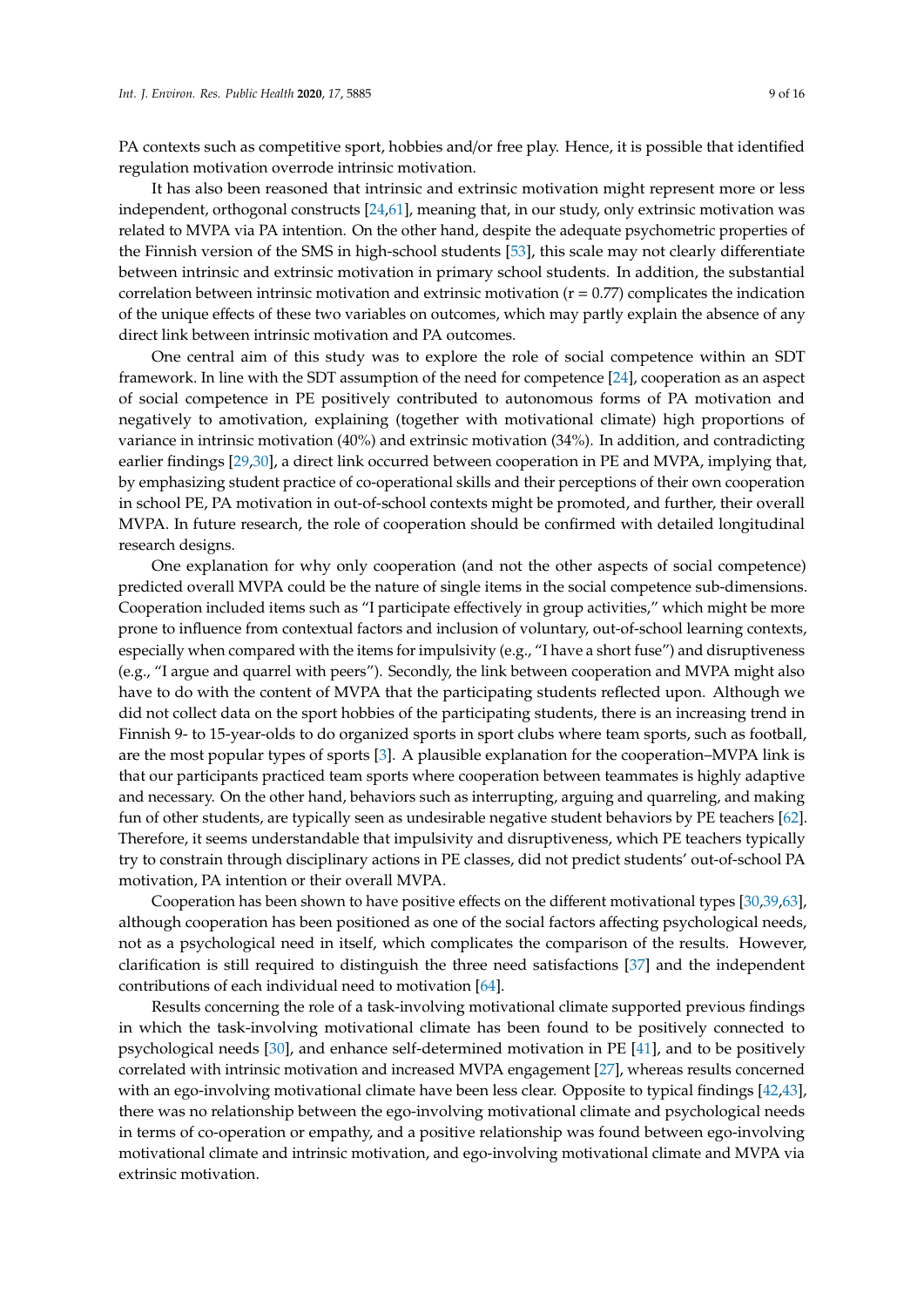Our findings are in line with achievement goal theory, suggesting that task- and ego-involving climates have an orthogonal relationship [\[65\]](#page-15-6), meaning that a task-involving motivational climate is independent from an ego-involving motivational climate, which might explain why only a task-involving motivational climate was associated with cooperation and empathy. This makes sense especially in this study, as a task-involving motivational climate itself, among other things, represents cooperation and personal development.

The possible psychometric challenges related to the Finnish version of the SMS may explain why an ego-involving motivational climate was positively linked to intrinsic motivation and further MVPA through extrinsic motivation. Jaakkola et al. [\[27\]](#page-13-12) also found that there is not necessarily always a positive link between ego-involving motivational climates and reduced self-reported PA. According to Roberts, Treasure and Kavussanu [\[66\]](#page-15-7), task-involvement in PE might prevent students' motivation towards PA participation being negatively contributed towards by ego-involvement. Furthermore, the trans-contextual perspective flavored with Finnish youth sport culture needs to be born in mind, as this may influence the relationship between students' perceptions of their ego-involving motivational climate in PE and their intrinsic PA motivation in out-of-school contexts. According to Blomqvist, Mononen, Konttinen, Koski and Kokko [\[67\]](#page-15-8) altogether 62% of 9- to 15-year-olds participated in sport club activities, this being the highest among 11-year-olds (71%), and the bulk of these youth (76%) participated in competitive sports. Due to participants' possible competitive backgrounds, the positive link between ego-involving motivational climate in PE and out-of-school intrinsic motivation is understandable, as for these participants, social comparison and continuing rivalry might be sources of pleasure and fun in various PA contexts.

From a pedagogical perspective, our findings add to the discussion of which independent psychological need contributes the most to self-determined motivation [\[9](#page-12-8)[,29\]](#page-13-14), and how to design teaching strategies and practices that enhance social competence and increase self-determined motivation and MVPA. Despite different autonomy-supportive motivational environment designs stressing self-improvement or competence enhancing strategies implemented through well-structured environments [\[30\]](#page-13-15) the primary source of self-determined motivation could not be represented by competence, autonomy or relatedness alone [\[29](#page-13-14)[,30\]](#page-13-15). As a consequence, following the suggestion expressed by Sun and Chen [\[9\]](#page-12-8), it might be fruitful to develop a more comprehensive pedagogical framework in PE, supportive of SDT, which addresses both the learning context and curriculum. This could help identify more factors and expand mechanisms by which individuals' need satisfaction and self-determined motivation, and overall MVPA could be enhanced.

## *4.1. Pedagogical Links between Learning Context, Social Competence, PA Motivation and the Consequences for MVPA*

A number of pedagogical models in PE have sought to improve teaching and learning in ways supportive of SDT. Vasconcellos et al. [\[68\]](#page-15-9) mentioned Teaching Games for Understanding [\[69,](#page-15-10)[70\]](#page-15-11), and Sport Education [\[71\]](#page-15-12) as exemplars of pedagogical models "that have been shown to have positive impact on students' motivation" (p. 14). Other comprehensive pedagogical models exist which emphasize students' motivation by also drawing on taking personal and social responsibility in PE [\[29\]](#page-13-14). Amongst these is creative physical education (CPE) [\[12](#page-12-11)[,72](#page-15-13)[–75\]](#page-15-14), so called because it involves students in teams creating a game that can be played in a sport season where team improvement is the focus.

To engender a task-involving motivational climate, CPE can be expressed through the TARGET framework [\[76\]](#page-15-15), wherein teachers design the pedagogical context in terms of meaningful tasks (T), shared authority (A), recognition (R), meaningful grouping (G), individual evaluation (E) and a sufficient amount of time (T) for learning.

Here, CPE begins with meaningful grouping (G). The key here is being a team member: this is the most meaningful aspect of PE for students, and yet it is often downplayed by teachers. CPE is built around a team-based pedagogy, where the teams are carefully selected by the teacher and stay together for the duration of the unit. Team-based pedagogy provides a central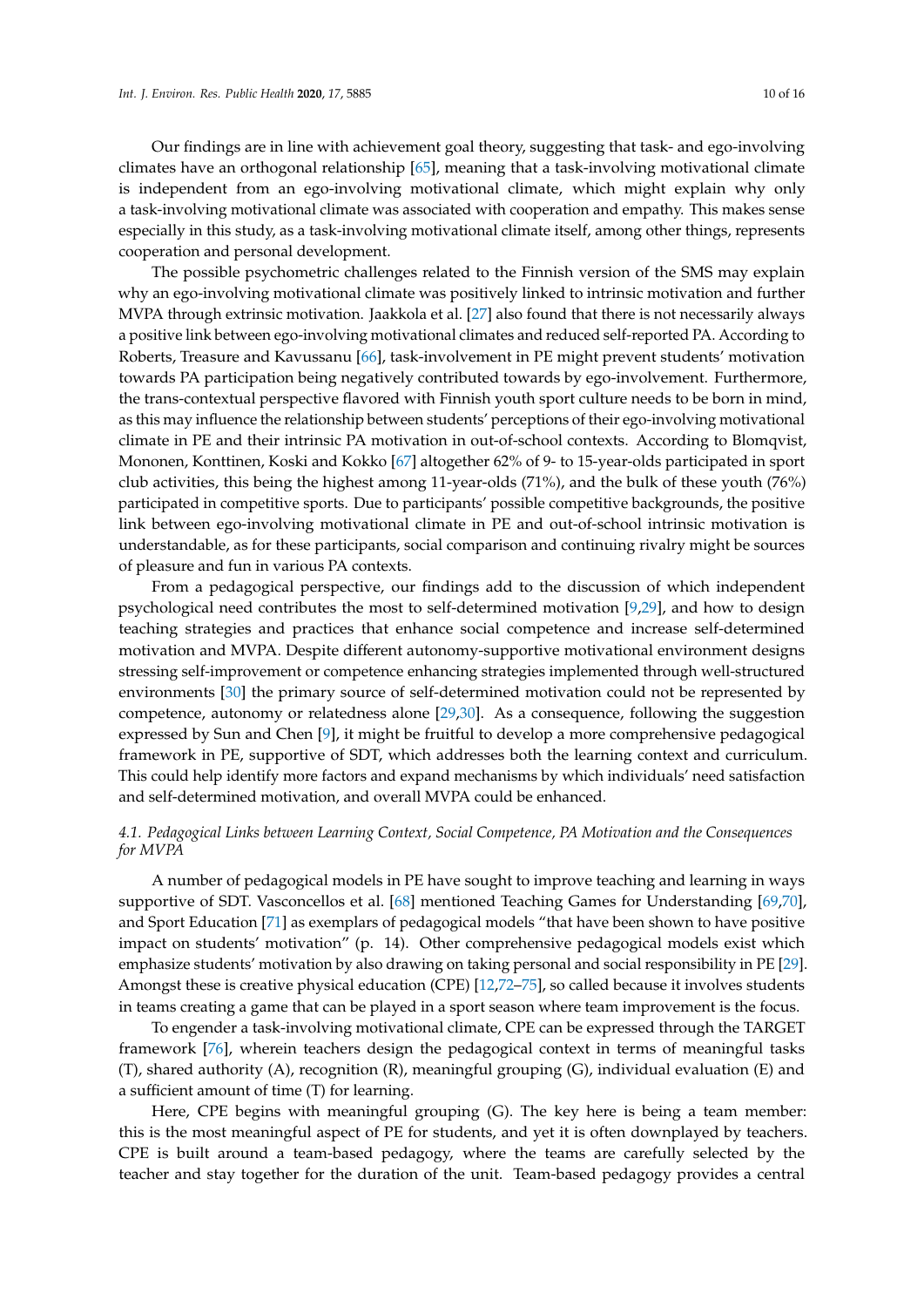explanatory rationale for CPE, "to explain why the behavior is truly worth the students' effort" [\[77\]](#page-15-16). Being a team member is scaffolded by a series of team member levels adapted from the work of Hellison [\[78\]](#page-15-17), through 1 (disruptive), 2 (generally cooperative), 3 (contributes when asked by name), 4 (contributes without being asked) to 5 (leads others). These levels articulate behavioral expectations, but they are not simply controlling features policed by the teacher; instead, they communicate how to be a team member, offering recognition (R) for team-supportive behavior. The accompanying rationale is that the more team members in a team operate at the higher levels, the better the teamwork, and the better the performance of that team.

Crucially, these team member levels are not introduced and managed by way of teacher control, "through messages that are rigid, evaluative and pressure inducing" [\[77\]](#page-15-16). They are introduced, commonly, using role play, and then team members are asked to self-assess or individually evaluate (E) their performance in a lesson against the levels, giving examples as evidence and with the emphasis on improvement in the next lesson—for the sake of the team. They self-monitor this improvement through record keeping. In this sense, these behavioral expectations are communicated via informational, noncontrolling language, and managed by each student in a way which emphasizes autonomous self-regulation.

Individuals grow together as team members through the meaningful tasks (T) they are charged with performing. The first is for each team to create a game. A feature of team-based pedagogy applied in the development of games is the use of criteria, for example, the game must be: (a) fun to play with another team, include skills A and B (such as movement skills); (b) able to be played without a designated referee or scorer (so that students are all players, the teacher is not positioned as the sole adjudicator and more than one game can occur at once); (c) inclusive of all team members playing all the time (no one is excluded); (d) inventive in the use of equipment provided (each team has the same equipment which can be shared); (e) contained within the space provided (often half a basketball court); and (f) able to be completed within ten or so minutes (this is so that during the season there is ample time in lessons for analysis and practice). These criteria are designed to enable shared authority (A): the game is not the teacher's game but is very much the creation of the students.

Game creation occurs via a round robin process between teams, which may take three or more lessons. Teams initially draft their first imperfect attempt using the criteria. Teams are then paired, and each team has the opportunity to teach their draft game to the other team (a process which is scaffolded) and play it until the other teams understand it. Immediately following this, teams meet to discuss the other team's draft game and to determine feedback against the criteria. This team feedback, which is consensus-driven individual evaluation (E), is recorded in a written form and passed to the other team. In this way, recognition (R) for achievement and provision of feedback is enabled via shared authority (A). At the beginning of the next lesson, teams revisit this feedback and use it to further develop their game, this time being paired with a different team to teach and play their improved game, and repeat the feedback cycle. At the conclusion of the round robin, the design of each team game contributes to the development of a class game, a process managed by the teacher. The teacher's draft of a class game is then the focus of further cycles of review and improvement until it is ready for inclusion as the focus of a season of games. Through the season, the emphasis is on evaluation (E) of team performance and the meaningful task (T) of designing practice activities which support team improvement.

As a unit of work in PE, CPE may extend for many weeks, a sufficient amount of time (T) is required as teams grow while creating games, participating in a season and striving for improved performance: performance which is both individual (team member) and collective (team). The game creation process, and the season which follows, is designed to allow time for self-paced learning, supported socially within teams.

The task-involving motivational climate that is engendered through this pedagogical model creates a learning context that emphasizes the psychological need for not only physical competence but social competence. Being a team member combined with a team-based pedagogy creates a mastery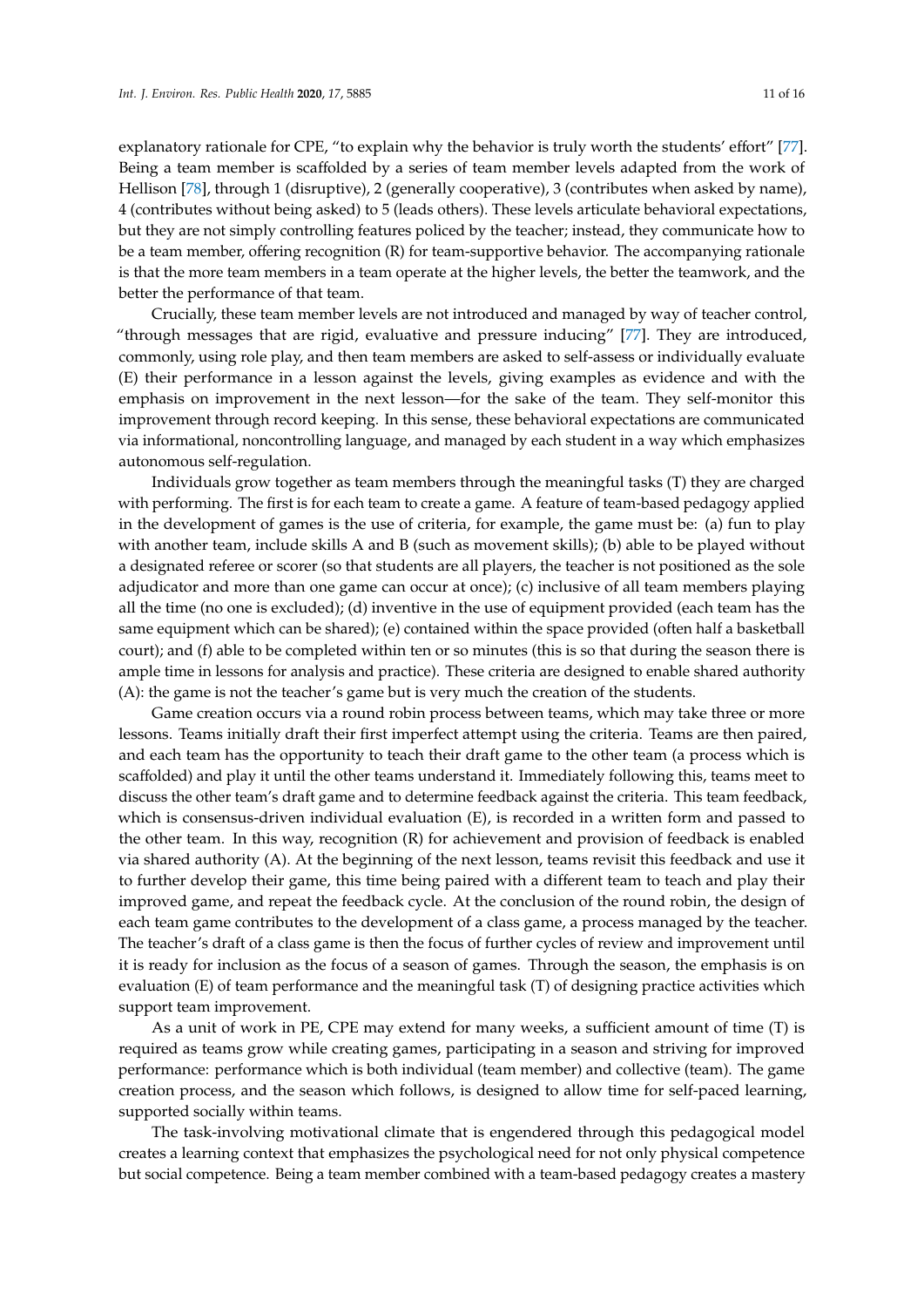orientation, fostering "feelings of belongingness" and cooperation [\[39\]](#page-14-3). The importance of cooperation is highlighted in such a learning context, which contributes to engagement in the activity for its own sake (intrinsic motivation), because it is enjoyable and interesting. Further, autonomous forms of extrinsic motivation are visible in that the outcomes of the behaviors are highly valued (identified regulation) and assimilated into personal goals (integrated regulation). Elements of introjected regulation and external regulation may also be present, especially where the team is concerned, but the shared authority enabled by the team focus is very different to that experienced when the teacher adopts a controlling motivating style [\[77\]](#page-15-16).

The cooperative effort required in such autonomy-supportive learning contexts, concomitant with encouragement of autonomous forms of motivation, suggests the possibility of increasing MVPA in PE as well as in contexts beyond PE. While these broader contexts may be very varied—some competitive, others free play, and also including hobbies—they share a need for social competence expressed through cooperation in situations characterized by autonomous motivation.

#### *4.2. Limitations and Strengths*

The present study has some methodological limitations. First, we relied on cross-sectional data, and therefore no causal conclusions can be drawn from the identified associations between variables. In the future, longitudinal or experimental data are needed to demonstrate causality. Secondly, all measures were self-reports. Our study would have benefitted from the combination of both self-reports and the reports given by other informants, such as PE teachers or elementary school students' parents. As for MVPA, measures that are more objective would have been valuable, too. Thirdly, there is always a possibility that variance associated with the survey format affected students' responses due to slightly different data collection protocols (online questionnaires vs. paper-and-pencil questionnaires) between schools. Finally, a covariance effect did occur, even if the data were collected from two schools located in the same, typical middle-size city having equal access to local community PA facilities. Thus, our results cannot be generalized to other fourth–sixth-graders in Finland.

This present study, incorporating a relatively high number of participants, extends previous investigations taking an SDT approach by introducing social competence as an addition to physical competence, in consideration of the psychological need for competence. In this study, the introduction of social competence illuminated the circumstance where those pedagogical practices which are positively related to social competence, organized (mainly) by the PE teacher, may influence a student's out-of-school PA motivation and MVPA. With this insight comes an awareness of the importance of pedagogical innovations which support learning in the area of social competence, particularly in cooperation.

#### *4.3. Future Directions*

The connections made through this study highlight the need for more research investigating social competence as a contributor to the psychological need for competence, and its impact on motivation. This research should impact the instructional behaviors of teachers and the pedagogical practices they design. Broader implementation of pedagogical models like CPE can support this work, as they take strides in responding to the need for pedagogical change identified through research driven by theories of motivation such as SDT. In this way, this present study agrees with the findings and suggestions made via the recent literature review conducted by Vasconcellos et al. [\[68\]](#page-15-9), which pointed to "a relative lack of objective measures of social support in the literature", necessitating "more research to understand how observable teacher and peer behaviors influence motivational processes and outcomes" (p. 14). The emphasis on peer support is central here, as promoted by CPE, supporting another finding of Vasconcellos et al. [\[68\]](#page-15-9) "that peer support has been rarely studied in physical education", representative of "another promising area for future interventions" (p. 14).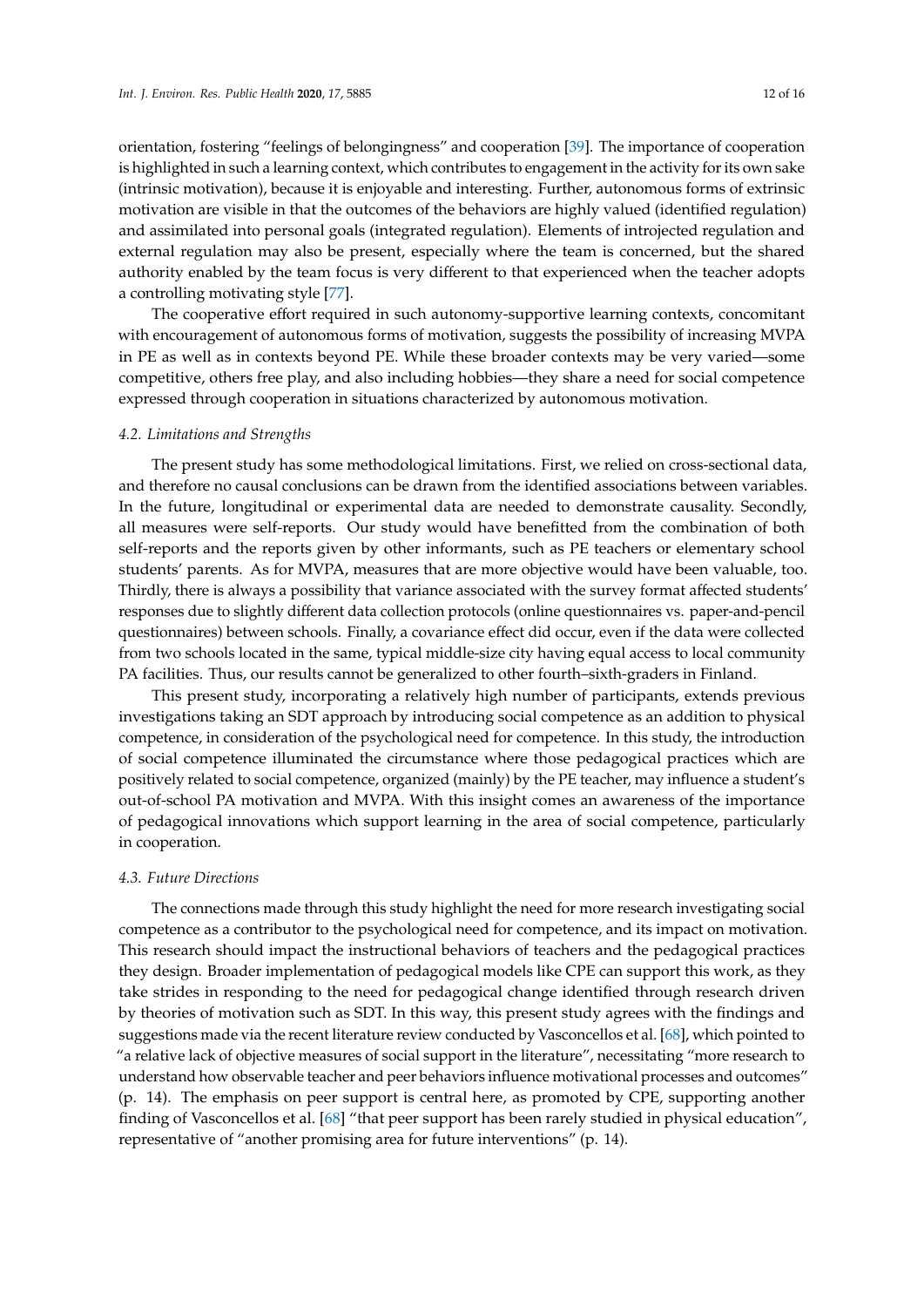#### **5. Conclusions**

Student motivation is an important issue in the teaching of physical education. Self-determination theory is a theoretical model which supports understanding motivation, based on the idea that three basic psychological needs impact on this motivation: autonomy needs, competence needs and relatedness needs. The need for competence is commonly interpreted in physical education literature as physical competence. This article reported a study that investigated social competence as a factor in motivation. This is a new development in the application of self-determination theory in physical education. The results of this study highlight the importance of PE teachers' use of innovative pedagogies and teaching practices, such as CPE, which involve the creation of a task-involving motivational climate emphasizing co-operation in PE lessons and units of work. This, in turn, may influence student's MVPA via out of-school intrinsic and extrinsic motivations.

**Author Contributions:** Conceptualization, J.K. and M.K.; methodology, J.K. and A.G.; software, J.K. and A.G.; validation, J.K. and A.G.; formal analysis, J.K., A.G. and M.K.; investigation, J.K.; resources, J.K.; data curation, J.K.; writing—original draft preparation, J.K. and J.Q.; writing—review and editing, J.K., A.G., J.Q. and M.K.; visualization, J.K.; supervision, J.K.; project administration, J.K. All authors have read and agreed to the published version of the manuscript.

**Funding:** This research received no external funding.

**Conflicts of Interest:** The authors declare no conflict of interest.

#### **References**

- <span id="page-12-0"></span>1. Biddle, S.J.H.; Asare, M. Physical activity and mental health in children and adolescents: A review of reviews. *Br. J. Sports Med.* **2011**, *45*, 886–895. [\[CrossRef\]](http://dx.doi.org/10.1136/bjsports-2011-090185) [\[PubMed\]](http://www.ncbi.nlm.nih.gov/pubmed/21807669)
- <span id="page-12-1"></span>2. Tremblay, M.S.; Gray, C.E.; Akinroye, K.; Harrington, D.M.; Katzmarzyk, P.T.; Lambert, E.V.; Prista, A. Physical activity of children: A global matrix of grades comparing 15 countries. *J. Phys. Act. Health* **2014**, *11* (Suppl. 1), S113–S125. [\[CrossRef\]](http://dx.doi.org/10.1123/jpah.2014-0177) [\[PubMed\]](http://www.ncbi.nlm.nih.gov/pubmed/25426906)
- <span id="page-12-2"></span>3. Kämppi, K.; Aira, A.; Halme, N.; Husu, P.; Inkinen, V.; Joensuu, L.; Kokko, S.; Laine, K.; Mononen, K.; Palomäki, S.; et al. Results from Finland's 2018 report card on physical activity for children and youth. *J. Phys. Act. Health* **2018**, *15*, S355–S356. [\[CrossRef\]](http://dx.doi.org/10.1123/jpah.2018-0510) [\[PubMed\]](http://www.ncbi.nlm.nih.gov/pubmed/30475141)
- <span id="page-12-3"></span>4. Jaakkola, T.; Yli-Piipari, S.; Watt, A.; Liukkonen, J. Perceived physical competence towards physical activity, and motivation and enjoyment in physical education as longitudinal predictors of adolescents' self-reported physical activity. *J. Sci. Med. Sport* **2016**, *19*, 750–754. [\[CrossRef\]](http://dx.doi.org/10.1016/j.jsams.2015.11.003)
- <span id="page-12-4"></span>5. Sallis, J.F.; Prochaska, J.J.; Taylor, W.C. A review of correlates of physical activity of children and adolescents. *Med. Sci. Sports Exerc.* **2000**, *32*, 963–975. [\[CrossRef\]](http://dx.doi.org/10.1097/00005768-200005000-00014) [\[PubMed\]](http://www.ncbi.nlm.nih.gov/pubmed/10795788)
- <span id="page-12-5"></span>6. Seabra, A.C.; Seabra, A.D.; Mendonça, D.M.; Brustad, R.; Maia, J.A.; Fonseca, A.M.; Malina, R.M. Psychosocial correlates of physical activity in school children aged 8–10 years. *Eur. J. Public Health* **2013**, *23*, 794–798. [\[CrossRef\]](http://dx.doi.org/10.1093/eurpub/cks149)
- <span id="page-12-6"></span>7. Ladd, G.W.; Kochenderfer-Ladd, K.J.V.; Ettekal, I. Classroom peer relations and children's sssocial and scholastic development. In *Peer Relationship and Adjustment at School*; Ryan, A.M., Ladd, G.W., Eds.; Information Age Publishing: Charlotte, NC, USA, 2012; pp. 11–49.
- <span id="page-12-7"></span>8. Holopainen, L.; Lappalainen, K.; Junttila, N.; Savolainen, H. The role of social competence in the psychological well-being of adolescents in secondary education. *Scand. J. Educ. Res.* **2012**, *56*, 199–212. [\[CrossRef\]](http://dx.doi.org/10.1080/00313831.2011.581683)
- <span id="page-12-8"></span>9. Su, J.; Wu, Z.; Su, Y. Physical exercise predicts social competence and general well-being in chinese children 10 to 15 years old: A preliminary study. *Child. Indic. Res.* **2018**, *11*, 1935–1949. [\[CrossRef\]](http://dx.doi.org/10.1007/s12187-017-9523-2)
- <span id="page-12-9"></span>10. Junttila, N.; Voeten, M.; Kaukiainen, A.; Vauras, M. Multisource assessment of children's social competence. *Educ. Psychol. Meas.* **2006**, *66*, 874–895. [\[CrossRef\]](http://dx.doi.org/10.1177/0013164405285546)
- <span id="page-12-10"></span>11. Bedard, C.; Hanna, S.; Cairney, J. A Longitudinal study of sport participation and perceived social competence in youth. *J. Adolesc. Health* **2020**, *66*, 352–359. [\[CrossRef\]](http://dx.doi.org/10.1016/j.jadohealth.2019.09.017)
- <span id="page-12-11"></span>12. Gråstén, A.; Kokkonen, M.; Quay, J.; Kokkonen, J. Social competence and moderate to vigorous physical activity of school-aged children through a creative physical education intervention. *Adv. Phys. Educ.* **2019**, *9*, 129–144. [\[CrossRef\]](http://dx.doi.org/10.4236/ape.2019.92010)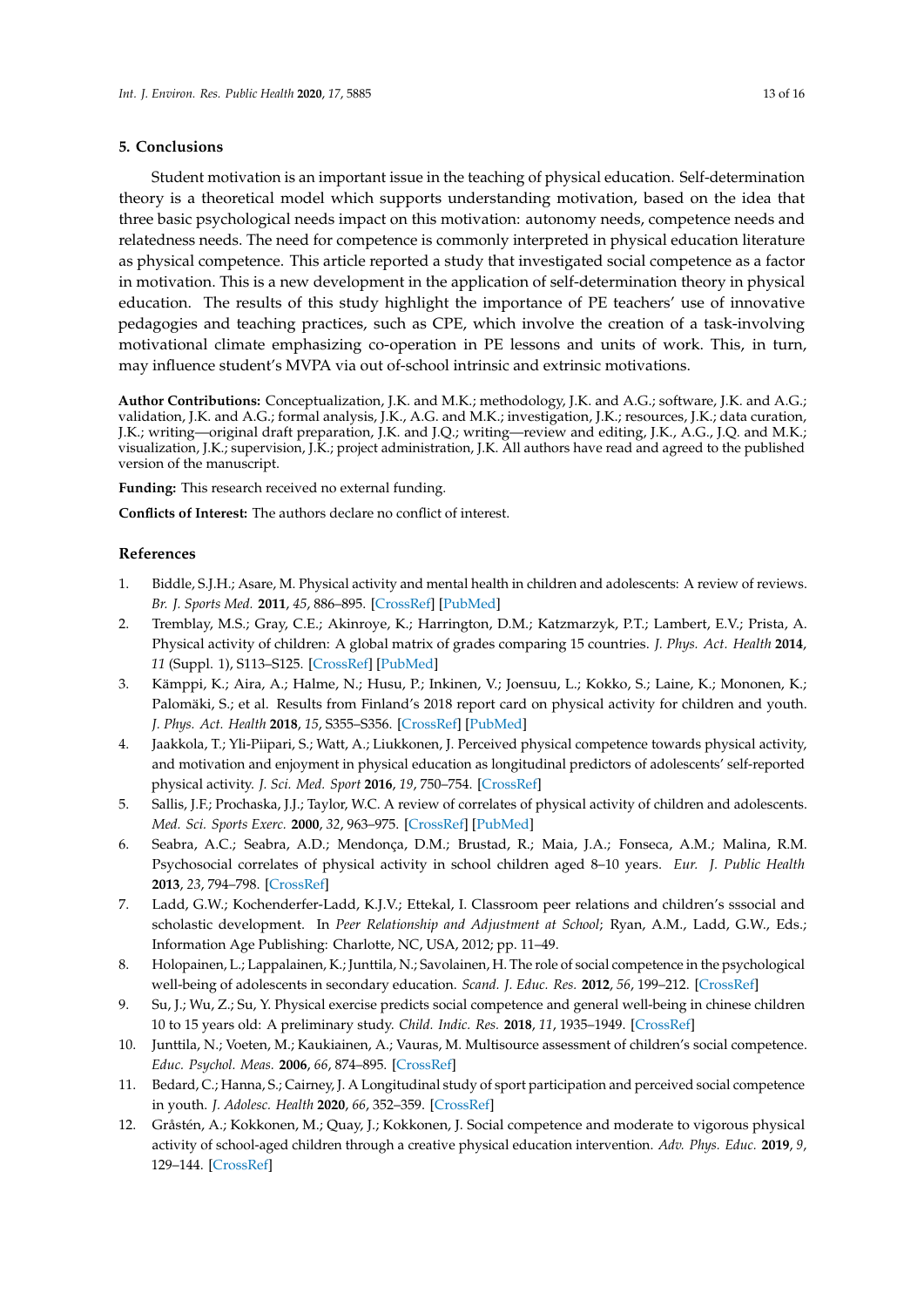- 13. Haugen, T.; Säfvenbom, R.; Ommundsen, Y. Sport participation and loneliness in adolescents: The mediating role of perceived social competence. *Curr. Psychol.* **2013**, *32*, 203–216. [\[CrossRef\]](http://dx.doi.org/10.1007/s12144-013-9174-5)
- 14. Martin, B.; Faught, B.; Liu, J.; Narushima, M.; Cairney, J.; Hay, J. Social Competence as a role-player in the game between motor performance and organized sports participation among school-age children. *Sports Exerc. Med. Open J.* **2015**, *1*, 118–125. [\[CrossRef\]](http://dx.doi.org/10.17140/SEMOJ-1-119)
- <span id="page-13-0"></span>15. Pels, F.; Kleinert, J. Loneliness and physical activity: A systematic review. *Int. Rev. Sport Exerc. Psychol.* **2016**, *9*, 231–260. [\[CrossRef\]](http://dx.doi.org/10.1080/1750984X.2016.1177849)
- <span id="page-13-1"></span>16. Arnold, K.-H.; Lindner-Müller, C. Assessment and development of social competence: Introduction to the special issue. *J. Educ. Res. Online* **2012**, *4*, 7–19.
- <span id="page-13-2"></span>17. Stump, K.N.; Ratliff, J.M.; Wu, Y.P.; Hawley, P.H. Theories of social competence from the top-down to the bottom-up: A case for considering foundational human needs. In *Social Behavior and Skills in Children*; Matson, J.L., Ed.; Springer Science and Business Media LLC: Berlin, Germany, 2009; pp. 23–37.
- <span id="page-13-3"></span>18. Sun, H.; Chen, A. A pedagogical understanding of the self-determination theory in physical education. *Quest* **2010**, *62*, 364–384. [\[CrossRef\]](http://dx.doi.org/10.1080/00336297.2010.10483655)
- <span id="page-13-4"></span>19. Hoza, B.; Murray-Close, D.; Arnold, L.E.; Hinshaw, S.P.; Hechtman, L. The MTA Cooperative Group Time-dependent changes in positively biased self-perceptions of children with attention-deficit/hyperactivity disorder: A developmental psychopathology perspective. *Dev. Psychopathol.* **2010**, *22*, 375–390. [\[CrossRef\]](http://dx.doi.org/10.1017/S095457941000012X)
- <span id="page-13-5"></span>20. Magotsiou, E. Validity and reliability of the greek version of the multisource assessment of social competence scale. *Percept. Mot. Ski.* **2006**, *103*, 667–675. [\[CrossRef\]](http://dx.doi.org/10.2466/PMS.103.7.667-675)
- <span id="page-13-6"></span>21. Batson, C.D.; Powell, A.A. Altruism and prosocial behavior. In *Handbook of Psychology*, 5th ed.; Gilbert, D.T., Fiske, S.T., Lindzey, G., Eds.; McGraw-Hill: New York, NY, USA, 2003; pp. 282–316.
- <span id="page-13-7"></span>22. Soini, M.; Liukkonen, J.; Watt, A.; Yli-Piipari, S.; Jaakkola, T. Factorial validity and internal consistency of the motivational climate in physical education scale. *J. Sports Sci. Med.* **2014**, *13*, 137–144.
- <span id="page-13-8"></span>23. Englund, M.M.; Levy, A.K.; Hyson, D.M.; Sroufe, L.A. Adolescent social competence: Effectiveness in a group setting. *Child Dev.* **2000**, *71*, 1049–1060. [\[CrossRef\]](http://dx.doi.org/10.1111/1467-8624.00208)
- <span id="page-13-9"></span>24. Deci, E.L.; Ryan, R.M. The "what" and "why" of goal pursuits: Human needs and the self-determination of behavior. *Psychol. Inq.* **2000**, *11*, 227–268. [\[CrossRef\]](http://dx.doi.org/10.1207/s15327965pli1104_01)
- <span id="page-13-10"></span>25. Owen, K.B.; Smith, J.; Lubans, D.R.; Ng, J.Y.; Lonsdale, C. Self-determined motivation and physical activity in children and adolescents: A systematic review and meta-analysis. *Prev. Med.* **2014**, *67*, 270–279. [\[CrossRef\]](http://dx.doi.org/10.1016/j.ypmed.2014.07.033)
- <span id="page-13-11"></span>26. Wallhead, T.; Garn, A.C.; Vidoni, C. Effect of a sport education program on motivation for physical education and leisure-time physical activity. *Res. Q. Exerc. Sport* **2014**, *85*, 478–487. [\[CrossRef\]](http://dx.doi.org/10.1080/02701367.2014.961051) [\[PubMed\]](http://www.ncbi.nlm.nih.gov/pubmed/25412130)
- <span id="page-13-12"></span>27. Jaakkola, T.; Washington, T.L.; Yli-Piipari, S. The association between motivation in school physical education and self-reported physical activity during Finnish junior high school. *Eur. Phys. Educ. Rev.* **2012**, *19*, 127–141. [\[CrossRef\]](http://dx.doi.org/10.1177/1356336X12465514)
- <span id="page-13-13"></span>28. Vallerand, R.J. Toward a hierarchical model of intrinsic and extrinsic motivation. In *Advances in Experimental Social Psychology*; Zanna, M.P., Ed.; Academic Press: San Diego, CA, USA, 1997; pp. 271–360.
- <span id="page-13-14"></span>29. Cox, A.; Smith, A.L.; Williams, L. Change in physical education motivation and physical activity behavior during middle school. *J. Adolesc. Heal.* **2008**, *43*, 506–513. [\[CrossRef\]](http://dx.doi.org/10.1016/j.jadohealth.2008.04.020)
- <span id="page-13-15"></span>30. Ntoumanis, N. A self-determination approach to the understanding of motivation in physical education. *Br. J. Educ. Psychol.* **2001**, *71*, 225–242. [\[CrossRef\]](http://dx.doi.org/10.1348/000709901158497)
- <span id="page-13-16"></span>31. Vallerand, R.J. Intrinsic and Extrinsic Motivation in Sport and Physical Activity: A Review and a Look at the Future. In *Handbook of Sport Psychology*; Tenenbaum, G., Eklund, R.C., Eds.; Wiley: Hoboken, NJ, USA, 2012; pp. 59–83.
- <span id="page-13-17"></span>32. Bessa, C.; Hastie, P.; Araújo, R.; Mesquita, I. What do we know about the development of personal and social skills within the sport education model: A systematic review. *J. Sports Sci. Med.* **2019**, *18*, 812–829. [\[PubMed\]](http://www.ncbi.nlm.nih.gov/pubmed/31827367)
- <span id="page-13-18"></span>33. Lemonia, D.; Goulimaris, D.; Georgios, M. Social skills and prediction of the quality of life of adolescents. The case of dance and physical activities. *J. Phys. Educ. Sport* **2017**, *17* (Suppl. 2), S502–S508.
- <span id="page-13-19"></span>34. Chen, W. Psychological needs satisfaction, motivational regulations and physical activity intention among elementary school students. *Educ. Psychol.* **2013**, *34*, 495–511. [\[CrossRef\]](http://dx.doi.org/10.1080/01443410.2013.822959)
- <span id="page-13-20"></span>35. Franco, E.; Coterón, J. The effects of a physical education intervention to support the satisfaction of basic psychological needs on the motivation and intentions to be physically active. *J. Hum. Kinet.* **2017**, *59*, 5–15. [\[CrossRef\]](http://dx.doi.org/10.1515/hukin-2017-0143)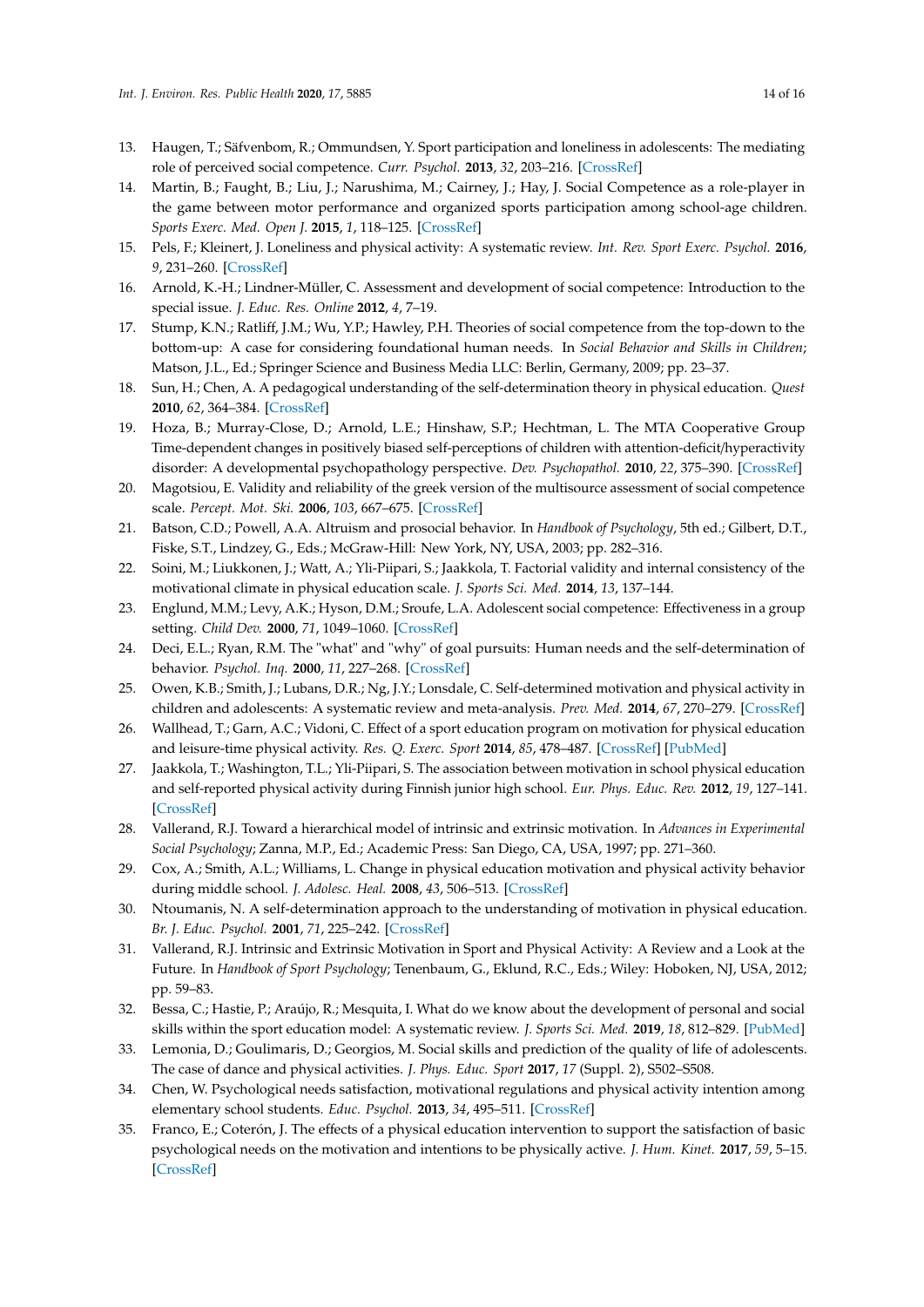- <span id="page-14-0"></span>36. Standage, M.; Gillison, F.; Ntoumanis, N.; Treasure, D.C. Predicting students' physical activity and health-related well-being: A prospective cross-domain investigation of motivation across school physical education and exercise settings. *J. Sport Exerc. Psychol.* **2012**, *34*, 37–60. [\[CrossRef\]](http://dx.doi.org/10.1123/jsep.34.1.37) [\[PubMed\]](http://www.ncbi.nlm.nih.gov/pubmed/22356882)
- <span id="page-14-1"></span>37. Sebire, S.J.; Jago, R.; Fox, K.R.; Edwards, M.; Thompson, J.L. Testing a self-determination theory model of children's physical activity motivation: A cross-sectional study. *Int. J. Behav. Nutr. Phys. Act.* **2013**, *10*, 111. [\[CrossRef\]](http://dx.doi.org/10.1186/1479-5868-10-111) [\[PubMed\]](http://www.ncbi.nlm.nih.gov/pubmed/24067078)
- <span id="page-14-2"></span>38. Van Aart, I.; Hartman, E.; Elferink-Gemser, M.; Mombarg, R.; Visscher, C. Relations among basic psychological needs, PE-motivation and fundamental movement skills in 9–12-year-old boys and girls in Physical Education. *Phys. Educ. and Sport Pedagog.* **2017**, *22*, 15–34. [\[CrossRef\]](http://dx.doi.org/10.1080/17408989.2015.1112776)
- <span id="page-14-3"></span>39. Ames, C. Achievement goals, motivational climate, and motivational processes. In *Motivation in Sport and Exercise*; Roberts, G., Ed.; Human Kinetics Publishers: Champaign, IL, USA, 1992; pp. 161–176.
- <span id="page-14-4"></span>40. Nicholls, J.G. *The Competitive Ethos and Democratic Education*; Harvard University Press: Cambridge, MA, USA, 1989.
- <span id="page-14-5"></span>41. Braithwaite, R.; Spray, C.M.; Warburton, V.E. Motivational climate interventions in physical education: A meta-analysis. *Psychol. Sport Exerc.* **2011**, *12*, 628–638. [\[CrossRef\]](http://dx.doi.org/10.1016/j.psychsport.2011.06.005)
- <span id="page-14-6"></span>42. Harwood, C.G.; Keegan, R.; Smith, J.M.; Raine, A.S. A systematic review of the intrapersonal correlates of motivational climate perceptions in sport and physical activity. *Psychol. Sport Exerc.* **2015**, *18*, 9–25. [\[CrossRef\]](http://dx.doi.org/10.1016/j.psychsport.2014.11.005)
- <span id="page-14-7"></span>43. Rudisill, M.E. Mastery motivational climates: Motivating children to move and learn in physical education contexts. *Kinesiol. Rev.* **2016**, *5*, 157–169. [\[CrossRef\]](http://dx.doi.org/10.1123/kr.2016-0009)
- <span id="page-14-8"></span>44. Ajzen, I. The theory of planned behaviour. *Organ. Behav. Hum. Decis. Process.* **1991**, *50*, 179–211. [\[CrossRef\]](http://dx.doi.org/10.1016/0749-5978(91)90020-T)
- <span id="page-14-9"></span>45. Kanters, M.; Bocarro, J.; Casper, J.; Forrester, S. Determinants of sport participation in middle school children and the impact of intramural sports. *Recreat. Sports J.* **2008**, *32*, 134–151. [\[CrossRef\]](http://dx.doi.org/10.1123/rsj.32.2.134)
- <span id="page-14-10"></span>46. Topalli, P.; Junttila, N.; Acquah, E.O.; Veermans, K.; Niemi, P.M. Perceptual discrepancy profiles of social competence and their interrelations with depressive symptoms among early adolescents. *J. Res. Adolesc.* **2019**, *30*, 109–125. [\[CrossRef\]](http://dx.doi.org/10.1111/jora.12504)
- <span id="page-14-11"></span>47. Hagger, M.; Chatzisarantis, N.L.D. The trans-contextual model of autonomous motivation in education. *Rev. Educ. Res.* **2016**, *86*, 360–407. [\[CrossRef\]](http://dx.doi.org/10.3102/0034654315585005)
- <span id="page-14-12"></span>48. Rhodes, R.; Dickau, L. Experimental evidence for the intention–behavior relationship in the physical activity domain: A meta-analysis. *Health Psychol.* **2012**, *31*, 724–727. [\[CrossRef\]](http://dx.doi.org/10.1037/a0027290) [\[PubMed\]](http://www.ncbi.nlm.nih.gov/pubmed/22390739)
- <span id="page-14-13"></span>49. McEachan, R.; Conner, M.; Taylor, N.; Lawton, R. Prospective prediction of health-related behaviours with the Theory of Planned Behaviour: A meta-analysis. *Health Psychol. Rev.* **2011**, *5*, 97–144. [\[CrossRef\]](http://dx.doi.org/10.1080/17437199.2010.521684)
- <span id="page-14-14"></span>50. Kiviruusu, O.; Björklund, K.; Koskinen, H.-L.; Liski, A.; Lindblom, J.; Kuoppamäki, H.; Alasuvanto, P.; Ojala, T.; Samposalo, H.; Harmes, N.; et al. Short-term effects of the "Together at School" intervention program on children's socio-emotional skills: A cluster randomized controlled trial. *BMC Psychol.* **2016**, *4*, 27. [\[CrossRef\]](http://dx.doi.org/10.1186/s40359-016-0133-4) [\[PubMed\]](http://www.ncbi.nlm.nih.gov/pubmed/27230903)
- <span id="page-14-15"></span>51. Pakarinen, E.; Salminen, J.; Lerkkanen, M.-K.; von Suchodoletzd, A. Reciprocal associations between social competence and language and pre-literacy skills in preschool. *J. Early Child. Educ. Res.* **2018**, *7*, 207–234.
- <span id="page-14-16"></span>52. Pelletier, L.G.; Fortier, M.S.; Vallerand, R.J.; Tuson, K.M.; Briere, N.M.; Blais, M.R. Toward a new measure of intrinsic motivation, extrinsic motivation, and amotivation in sports: The Sport Motivation Scale (SMS). *J. Sport Exerc. Psychol.* **1995**, *17*, 35–53. [\[CrossRef\]](http://dx.doi.org/10.1123/jsep.17.1.35)
- <span id="page-14-17"></span>53. Jaakkola, T.; Liukkonen, J.; Laakso, T.; Ommundsen, Y. The relationship between situational and contextual self-determined motivation and physical activity intensity as measured by heart rates during ninth grade students' physical education classes. *Eur. Phy. Educ. Rev.* **2008**, *14*, 13–31. [\[CrossRef\]](http://dx.doi.org/10.1177/1356336X07085707)
- <span id="page-14-18"></span>54. Currie, C.; Zanotti, C.; Morgan, A.; Currie, D.; de Looze, M.; Roberts, C.; Samdal, O.; Smith, O.R.F.; Barnekow, V. (Eds.) *Social Determinants of Health and Well-Being Among Young People. Health Behaviour in School-aged Children (HBSC) Study: International Report from the 2009*/*2010 Survey*; WHO Regional Office Europe: Copenhagen, Denmark, 2012.
- <span id="page-14-19"></span>55. Tabachnick, B.; Fidell, L. *Using Multivariate Statistics*; Allyn and Bacon: Boston, MA, USA, 2007.
- <span id="page-14-20"></span>56. Arbuckle, J. *Amos 18.0 User's Guide*; Amos Development Corporation 1995–2009: Chicago, IL, USA, 2007.
- <span id="page-14-21"></span>57. Kline, R. *Principles and Practice of Structural Equation Modeling*; Guilford Press: New York, NY, USA, 2005.
- <span id="page-14-22"></span>58. Muthén, L.; Muthén, B. *Mplus User's Guide Sixth Edition*; Muthén & Muthén: Los Angeles, CA, USA, 1998–2013.